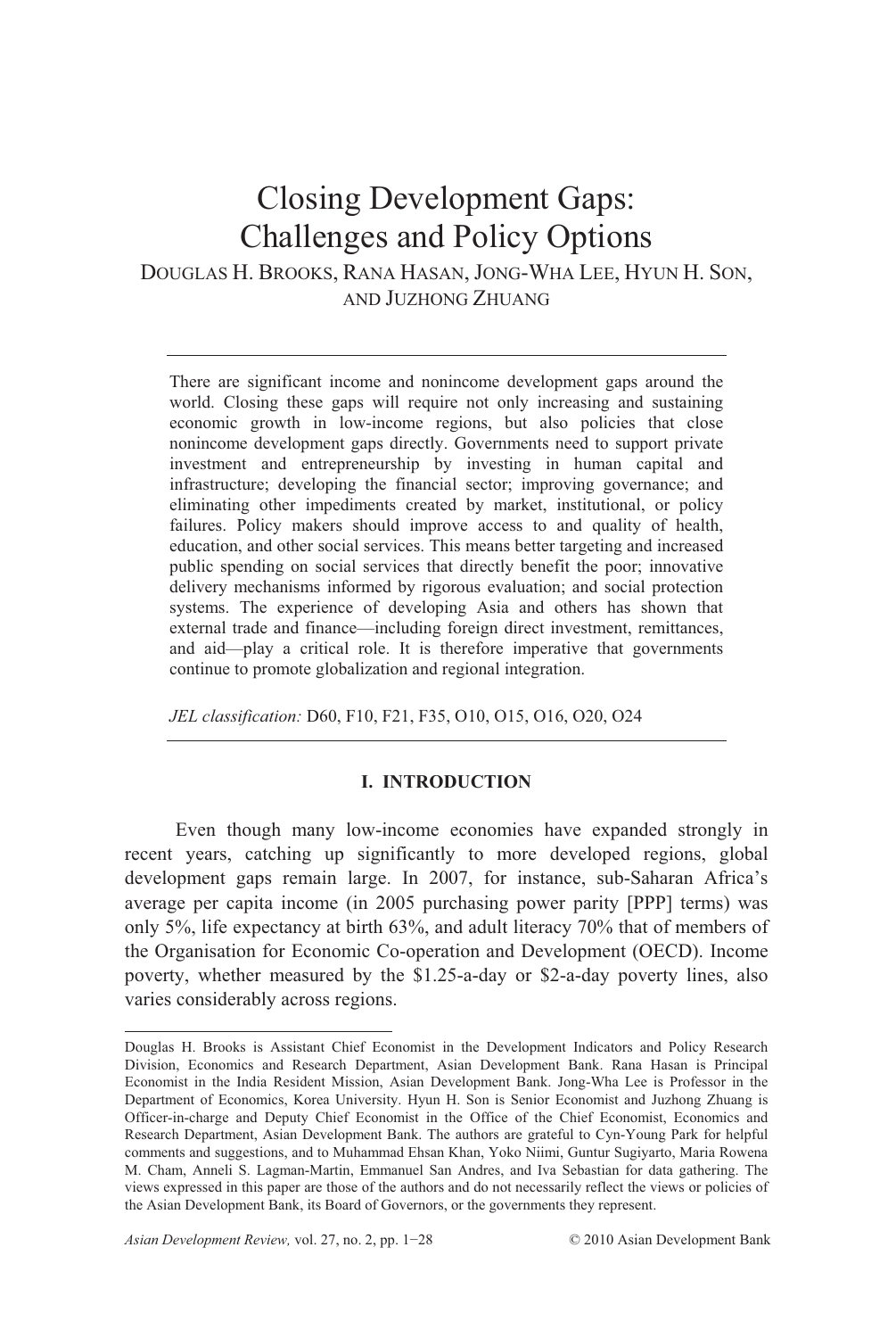In developing Asia, a major engine of global economic growth in recent years, closing these development gaps remains a major challenge. Some 40% of South Asians, for example, still live in extreme poverty, while developing Asia's progress on the nonincome targets of the Millennium Development Goals (MDGs) has been slow. The recent global economic crisis has made progress even harder.

This paper aims to highlight important dimensions of these development gaps and to examine the policy options for closing them. It argues that sustaining rapid economic growth is necessary, but not enough. Closing the gaps requires policies that not only increase and sustain economic growth, but also reduce the nonincome development gaps directly through investment in education and health, and provision of social protection. In this regard, the challenge is to provide sufficient finance as well as better governance in the delivery of public services. These goals are in keeping with the Asian Development Bank's (ADB) Strategy 2020, which among other things, reaffirms ADB's support for reducing poverty and helping countries improve living standards, including through inclusive growth. $<sup>1</sup>$ </sup>

This paper focuses largely on the requirements for inclusive growth (Zhuang 2010). In Section II, we first discuss development gaps in various regions, focusing on per capita income, life expectancy at birth, adult literacy, net primary school enrollment, under-5 survival, and proportion of births attended by skilled personnel,<sup>2</sup> using the OECD as a benchmark. In particular, we look at the number of years required to close these gaps based on the historical relationship between economic growth and development outcomes. Section III then looks at the key policy elements of a strategy for sustained growth to close these gaps, including human capital, infrastructure, financial sector development, and governance and institutions. Section IV discusses the nonincome development gaps and how these can be closed. Section V looks at the role of social protection in closing income and nonincome development gaps. Section VI examines the role of external trade and finance—including foreign direct investment (FDI), remittances, and foreign aid—in supporting economic growth. Finally, Section VII highlights possible elements of the development agenda for the global community.

 $\frac{1}{1}$ <sup>1</sup>ADB's Strategy 2020 explains inclusive growth as having two mutually reinforcing strategic focuses: (i) high, sustainable growth that will create and expand economic opportunities; and (ii) broader access to these opportunities that will ensure members of society can participate in and benefit from growth. Proper attention and planning are necessary for growth to reach the impoverished who have remained excluded by circumstance, poor governance, and other market-resistant obstacles (ADB 2008). 2

<sup>&</sup>lt;sup>2</sup>These indicators capture key dimensions of income and nonincome development gaps.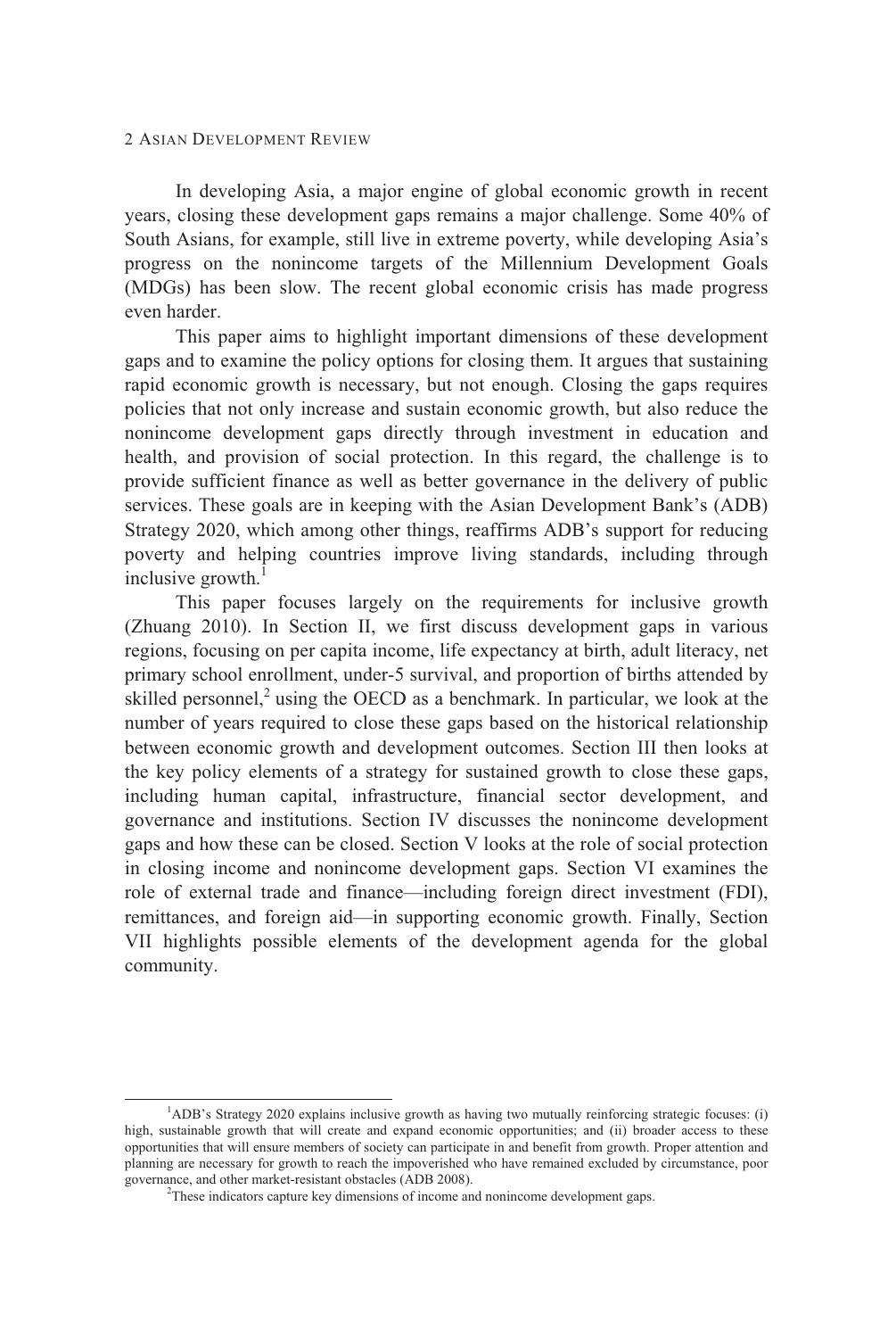# **II. KEY DIMENSIONS OF DEVELOPMENT GAPS**

While the growth of gross domestic product (GDP) is a popular measure of economic growth, it is not a sufficient yardstick for development. Development is about many different things, including command over resources, choice of livelihood, human capabilities, living in a healthy and safe environment, adequate housing and food, political freedom, and many others. In other words, economic growth is important to, but not the only driver of, development. Sen (1985, 28) points out, "Ultimately, the focus has to be on what we can or cannot do, can or cannot be." Thus, development must be defined by an individual's achievements and by the means that the individual possesses.

While there are many ways to measure development gaps and achievements, this section focuses on eight indicators; namely, \$1.25-a-day poverty, \$2-a-day poverty, per capita GDP at 2005 PPP, life expectancy at birth, net primary enrollment, adult literacy, under-5 survival, and births attended by skilled health personnel. From these indicators, one can gauge people's command over resources, nutritional levels, use of health and education services, access to clean water and sanitation, and others.<sup>3</sup>

As shown in Table 1, there is considerable disparity in the level of development across regions, and the disparity in per capita income is far greater than in other indicators. Sub-Saharan Africa is the poorest region, with more than half of its population living in extreme poverty, and with a per capita GDP at only 19.8% of the world average in 2007. Its life expectancy at birth, the world's lowest, is 74.5% of the world average and 65.1% that of OECD countries.

In 2007, about half of developing Asia's population lived below the \$2-aday poverty line. Developing Asia's per capita income was only 10% that of OECD countries, and life expectancy was 10 years shorter. Some 41.4 more children below 5 years old per 1,000 population die in developing Asia than in OECD countries every year. Within developing Asia, there is also significant disparity in both income and nonincome development indicators. About 74% of South Asians lived below \$2 a day in 2007, compared to about 40% in East Asia and the Pacific and in Central Asia. South Asia's per capita income was less than 7% of the OECD average. Among nonincome indicators, South Asia's life expectancy at birth was 63.8 years, compared to East Asia and the Pacific's 71.3 years; its proportion of births attended by skilled health personnel was 39.9%, compared to Central Asia's 95.4%; and its adult literacy was 61.1%, compared to Central Asia's 98.5%.

 $\frac{1}{3}$ <sup>3</sup>The selected eight indicators are closely related to the MDGs. More specifically, these indicators are reflected in MDGs 1, 2, 4, 5, and 6 (see UNDP 2000).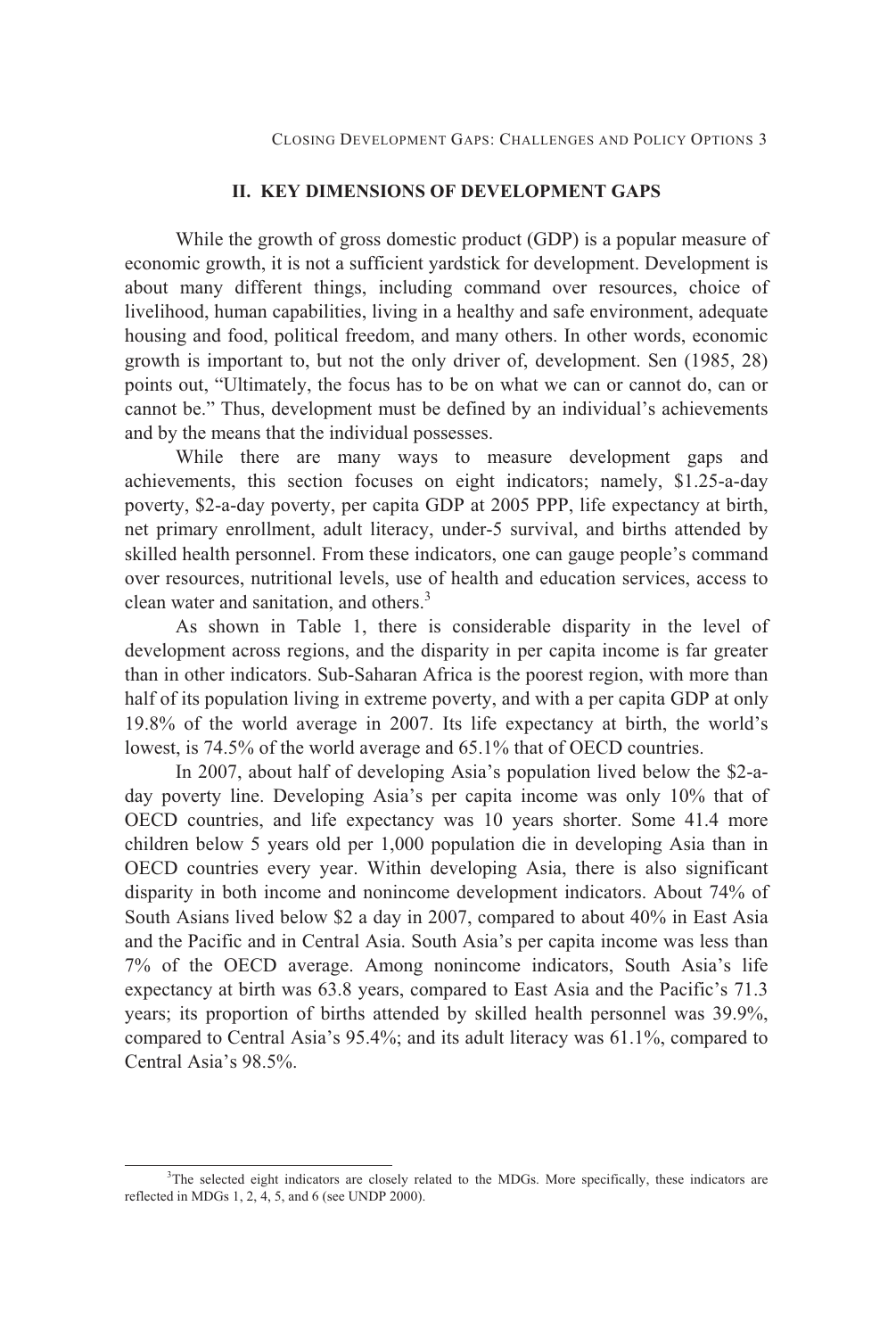| Region/Subregion                                                                                 | Headcount<br>Index $(°0)$   |                          | GDP per Capita<br>at 2005 PPP | Table 1. Key Development Indicators, 2007<br>Life Expectancy<br>at Birth | Literacy<br><b>Adult</b> | Enrollment (%)<br>Net Primary | Under-5<br>Survival | Births Attended by<br><b>Skilled Personnel</b> |
|--------------------------------------------------------------------------------------------------|-----------------------------|--------------------------|-------------------------------|--------------------------------------------------------------------------|--------------------------|-------------------------------|---------------------|------------------------------------------------|
|                                                                                                  | $(S1.25-a-day)$<br>power(y) | $(S2-a-day)$<br>poverty) | (USS)                         | (year)                                                                   | $(\%)$                   |                               | (per 1000)          | $(\%)$                                         |
| Developing Asia                                                                                  | 27.0                        | 53.9                     | 3,060.9                       | 68.1                                                                     | 79.1                     | 89.2                          | 948.4               | 69.2                                           |
| Eastern Europe                                                                                   | 0.7                         | 3.0                      | 9,932.2                       | 68.8                                                                     | 99.2                     | 92.5                          | 983.1               | 99.4                                           |
| and Caribbean<br>Latin America                                                                   | 8.2                         | 17.1                     | 7,719.3                       | 72.1                                                                     | 90.1                     | 94.2                          | 973.7               | 89.2                                           |
| and North Africa<br>Middle East                                                                  | 3.6                         | 16.9                     | 8,255.6                       | 70.5                                                                     | 73.6                     | 89.7                          | 962.6               | 79.7                                           |
| Sub-Saharan Africa                                                                               | 50.9                        | 72.9                     | 1,698.1                       | 50.8                                                                     | 61.2                     | 67.1                          | 851.9               | 46.5                                           |
| <b>OECD</b>                                                                                      |                             | $\overline{\phantom{a}}$ | 29,607.6                      | 78.0                                                                     | 93.2                     | 96.6                          | 989.8               | 97.2                                           |
| World                                                                                            | 25.2                        | 47.0                     | 8,588.8                       | 68.2                                                                     | 78.8                     | 86.8                          | 948.5               | <b>74.1</b>                                    |
| Within Developing Asia                                                                           |                             |                          |                               |                                                                          |                          |                               |                     |                                                |
| East Asia and Pacific <sup>a</sup>                                                               | 16.8                        | 38.7                     | 3,857.7                       | 71.3                                                                     | 91.7                     | 94.0                          | 968.9               | 90.0                                           |
| South Asia                                                                                       | 40.3                        | 73.9                     | 1,959.9                       | 63.8                                                                     | 61.1                     | 82.6                          | 920.3               | 39.9                                           |
| Central Asia                                                                                     | 19.2                        | 40.2                     | 3,551.5                       | 67.1                                                                     | 98.5                     | 90.4                          | 954.1               | 95.4                                           |
| means not available.                                                                             |                             |                          |                               |                                                                          |                          |                               |                     |                                                |
| Includes East Asia (but excluding Japan and Republic of Korea), Southeast Asia, and the Pacific. |                             |                          |                               |                                                                          |                          |                               |                     |                                                |
| OECD = Organisation for Economic Co-operation and Development; $PPP =$ purchasing power parity   |                             |                          |                               |                                                                          |                          |                               |                     |                                                |

Note: Poverty rates (in 2005 PPP) are for 2005 and are based on PovcalNet Database (World Bank 2010b).

Note: Poverty rates (in 2005 PPP) are for 2005 and are based on PovcalNet Database (World Bank 2010b).<br>Sources: Authors' calculations based on World Development Indicators Online Database (World Bank 2010c), PovcalNet Data Sources: Authors' calculations based on World Development Indicators Online Database (World Bank 2010c), PovcalNet Database (World Bank 2010b).

# 4 ASIAN DEVELOPMENT REVIEW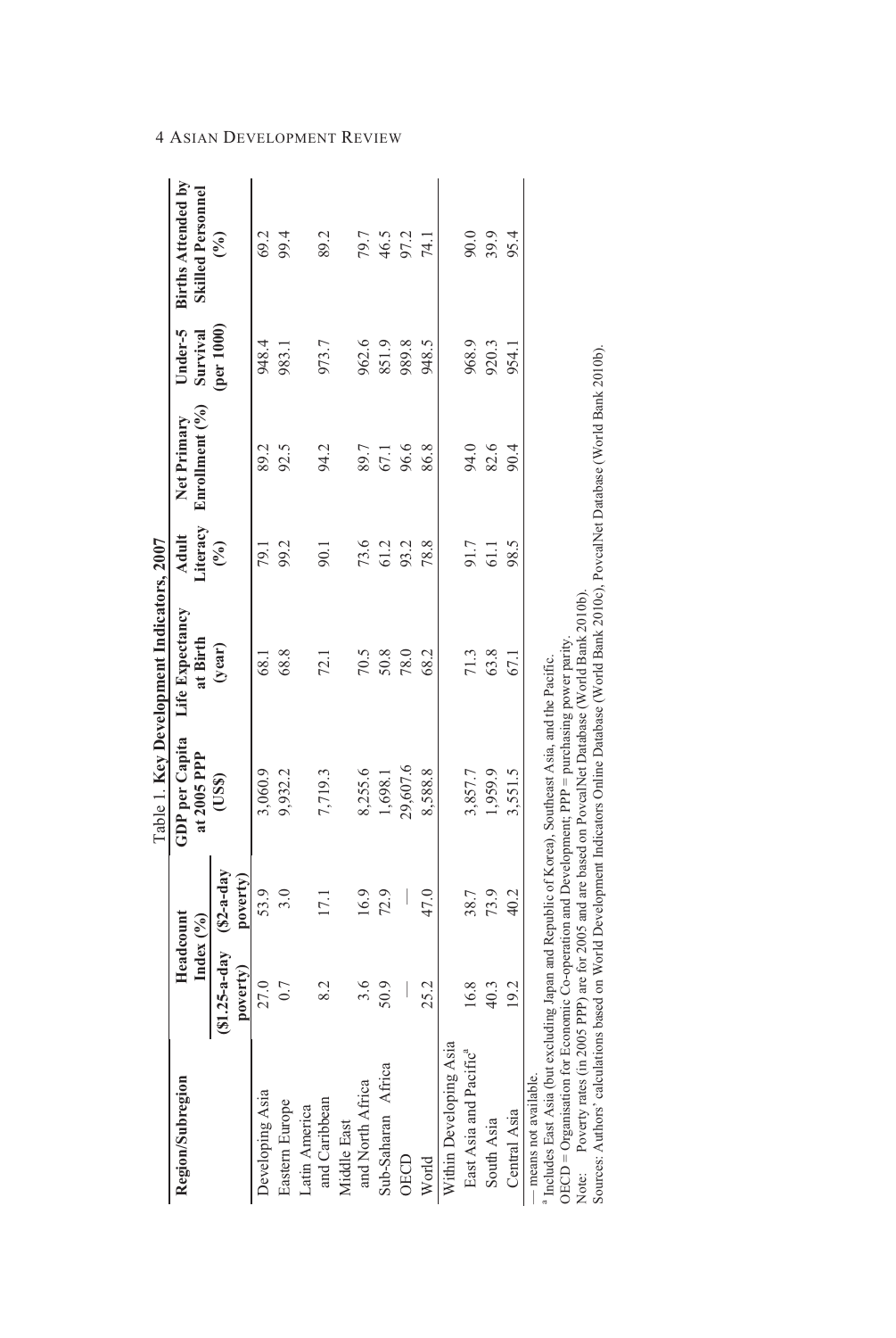Another way to understand the magnitude of development gaps is to calculate the number of years required for the regions to catch up with OECD countries on selected development indicators. To do this, we first calculate the elasticity of the selected development indicators to economic growth for each country.<sup>4</sup> Based on this elasticity and historical economic growth performance, we can estimate a country's progress. Table 2 presents estimates of growth elasticity of well-being using data for 177 countries. We find that a 1% growth in the global economy increases the world's life expectancy at birth by 0.04%, that is, the average person will live 11 days longer. On the other hand, a 1% growth will increase average lifespan by 21 days in sub-Saharan Africa where, given its current low life expectancy, even a small increase will improve life expectancy more substantially. Likewise, a 1% growth in South Asia will increase the average lifespan in the region by 14 days. Table 2 shows that higher incomes in developing countries will help relax resource constraints that may be impeding the effective delivery of health services, especially among the poor. Moreover, the impact of economic growth on well-being is greater in poorer than in richer countries, indicating the possibility for closing the gaps.

| <b>Region/Subregion</b>                                                                                       | Life                          | Adult    | <b>Net Primary</b> | Under-5                 | <b>Births Attended</b>  |
|---------------------------------------------------------------------------------------------------------------|-------------------------------|----------|--------------------|-------------------------|-------------------------|
|                                                                                                               | <b>Expectancy</b><br>at Birth | Literacy | <b>Enrollment</b>  | <b>Survival</b><br>Rate | by Skilled<br>Personnel |
| Developing Asia                                                                                               | 0.04                          | 0.10     | 0.03               | 0.02                    | 0.21                    |
| Eastern Europe                                                                                                | 0.04                          | 0.02     | 0.02               | 0.01                    | 0.02                    |
| Latin America<br>and Caribbean                                                                                | 0.03                          | 0.04     | 0.02               | 0.01                    | 0.06                    |
| Middle East<br>and North Africa                                                                               | 0.04                          | 0.13     | 0.03               | 0.01                    | 0.12                    |
| Sub-Saharan Africa                                                                                            | 0.11                          | 0.23     | 0.13               | 0.06                    | 0.53                    |
| <b>OECD</b>                                                                                                   | 0.02                          | 0.03     | 0.01               | 0.00                    | 0.01                    |
| World                                                                                                         | 0.04                          | 0.10     | 0.04               | 0.02                    | 0.16                    |
| Within Developing Asia                                                                                        |                               |          |                    |                         |                         |
| East Asia<br>and Pacific <sup>a</sup>                                                                         | 0.03                          | 0.03     | 0.02               | 0.01                    | 0.05                    |
| South Asia                                                                                                    | 0.06                          | 0.23     | 0.06               | 0.03                    | 0.70                    |
| Central Asia                                                                                                  | 0.05                          | 0.02     | 0.03               | 0.02                    | 0.02                    |
| <sup>a</sup> Includes East Asia (but excluding Japan and Republic of Korea), Southeast Asia, and the Pacific. |                               |          |                    |                         |                         |

Table 2. **Average Growth Elasticity of Well-being, 2007** 

OECD = Organisation for Economic Co-operation and Development.

Source: Authors' calculations.

 $\frac{1}{4}$ <sup>4</sup>The elasticity is calculated by regressing the achievement function of a country with a given indicator of well-being (for instance, life expectancy at birth) on the logarithm of countries' per capita GDP. This model, proposed by Kakwani (1993), takes into account countries' initial levels of well-being, which implies that the elasticity decreases as a country achieves higher well-being. The use of the achievement function as a dependent variable captures the important nonlinearity characteristics of indicators of well-being.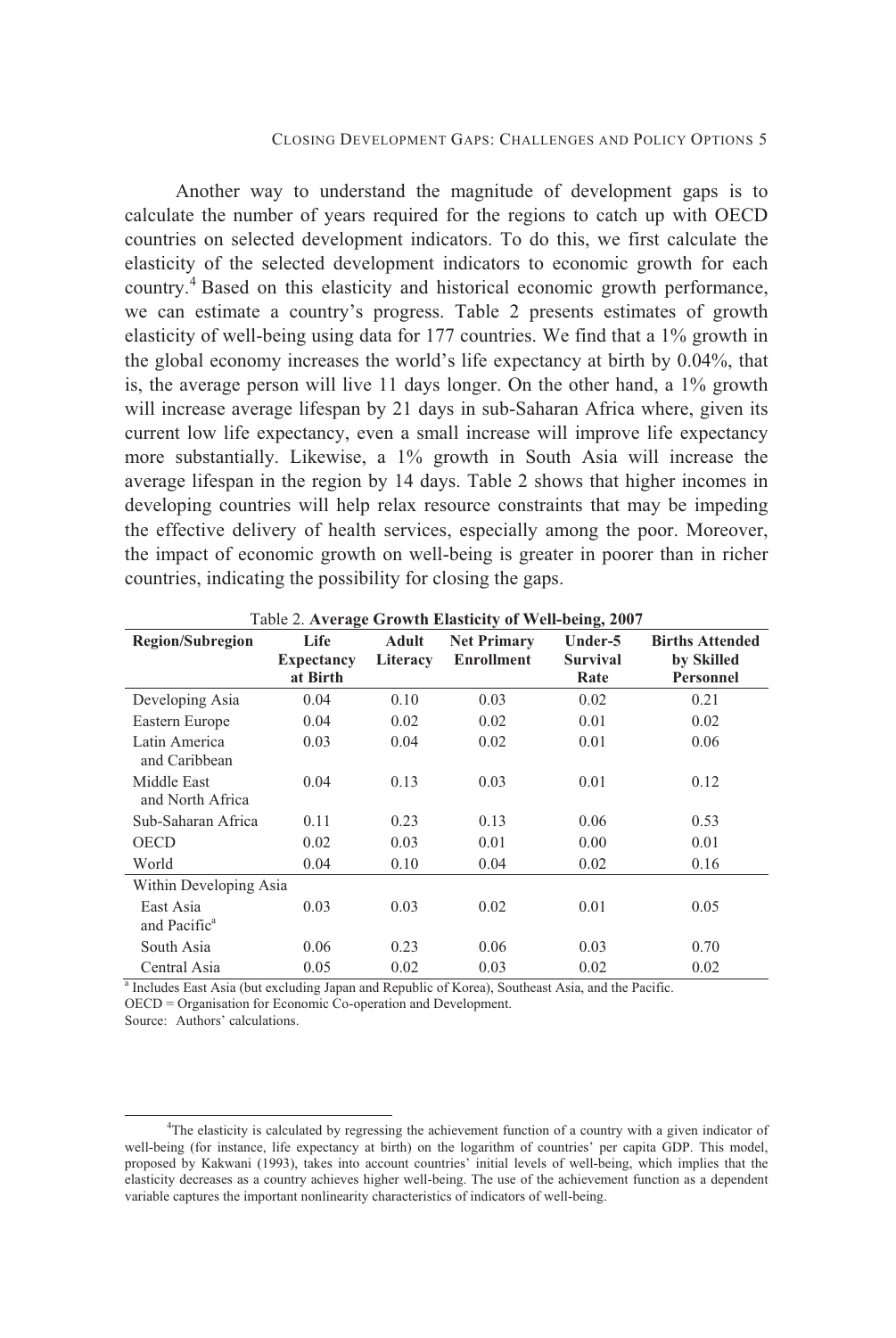Using these elasticities and future growth paths—based on historical performance for 2000–2007—we can estimate a country's progress in these indicators. Assuming these average growth rates can be sustained, we can estimate the years it will take to catch up with current OECD income and living standards.<sup>5</sup> Table 3, columns 3–8, present these estimates.

| <b>Region/Subregion</b>               | Average                                       |                                                   |                                                |       | <b>Number of Years for Convergence</b>     |                                    |                                                                    |
|---------------------------------------|-----------------------------------------------|---------------------------------------------------|------------------------------------------------|-------|--------------------------------------------|------------------------------------|--------------------------------------------------------------------|
|                                       | Annual<br>Growth<br>Rate (2000–<br>$2007, \%$ | <b>GDP</b> per<br>Capita<br>at 2005<br><b>PPP</b> | Life<br><b>Expectancy Literacy</b><br>at Birth | Adult | <b>Net</b><br>Primary<br><b>Enrollment</b> | Under-5<br><b>Survival</b><br>Rate | <b>Births</b><br><b>Attended</b><br>by Skilled<br><b>Personnel</b> |
| Developing Asia                       | 6.82                                          | 34.5                                              | 31.7                                           | 20.0  | 27.2                                       | 29.5                               | 33.0                                                               |
| Eastern Europe                        | 6.11                                          | 18.4                                              | 33.5                                           | 0.0   | 20.7                                       | 10.2                               | 5.5                                                                |
| Latin America<br>and Caribbean        | 2.24                                          | 60.7                                              | 66.0                                           | 20.1  | 38.1                                       | 52.3                               | 56.4                                                               |
| Middle East<br>and North Africa       | 2.91                                          | 44.5                                              | 60.8                                           | 55.9  | 60.8                                       | 55.2                               | 63.7                                                               |
| Sub-Saharan Africa                    | 3.09                                          | 93.9                                              | 128.4                                          | 67.6  | 117.3                                      | 107.1                              | 89.4                                                               |
| <b>OECD</b>                           | 1.50                                          | 0.0                                               | 0.0                                            | 0.0   | 0.0                                        | 0.0                                | 0.0                                                                |
| World                                 | 5.01                                          | 25.3                                              | 42.7                                           | 27.2  | 43.2                                       | 40.0                               | 41.6                                                               |
| Within Developing Asia                |                                               |                                                   |                                                |       |                                            |                                    |                                                                    |
| East Asia and<br>Pacific <sup>a</sup> | 7.82                                          | 27.1                                              | 20.8                                           | 3.1   | 11.6                                       | 17.6                               | 15.2                                                               |
| South Asia                            | 5.43                                          | 51.3                                              | 50.3                                           | 38.5  | 48.0                                       | 46.8                               | 52.9                                                               |
| Central Asia                          | 8.13                                          | 27.1                                              | 28.3                                           | 0.0   | 20.4                                       | 22.9                               | 5.7                                                                |

| Table 3. Convergence toward Levels of Well-being in OECD Countries |  |  |
|--------------------------------------------------------------------|--|--|
|                                                                    |  |  |

<sup>a</sup> Includes East Asia (but excluding Japan and Republic of Korea), Southeast Asia, and the Pacific.

OECD = Organisation for Economic Co-operation and Development; PPP = purchasing power parity.

Source: Authors' calculations.

As seen in Table 3, column 3, it will take the world 25.3 years to catch up with the current OECD per capita income (in 2007); sub-Saharan Africa, 93.9 years; and developing Asia, 34.5 years.<sup>6</sup> Applying the growth elasticities of nonincome well-being to the above economic growth estimates, results suggest that it will take decades for developing Asia to catch up with the OECD's development indicators achieved in 2007. It will take developing Asia 20 years to catch up with the current OECD level in terms of adult literacy, 27 years in terms of primary enrollment, 30 years in terms of under-5 survival, 32 years in terms of life expectancy, and 33 years in terms of births attended by skilled personnel. The data also show that it may not be possible to achieve universal primary education by 2015 (that is, Goal 2 of the MDGs); even in East Asia and the Pacific it will

 $rac{1}{\sqrt{2}}$ <sup>5</sup>Note that these calculations take into account the fact that the elasticity of well-being indicators decreases as countries achieve higher well-being over time, which means that the countries cannot go on increasing their well-being at the same rate.

 ${}^6$ The results are based on the assumption that countries in the different regions will have constant economic growth rates over time based on their trend growth rate for 2000–2007. The number of years is calculated for converging to the "current" level (i.e., 2007 in this case) of OECD economies.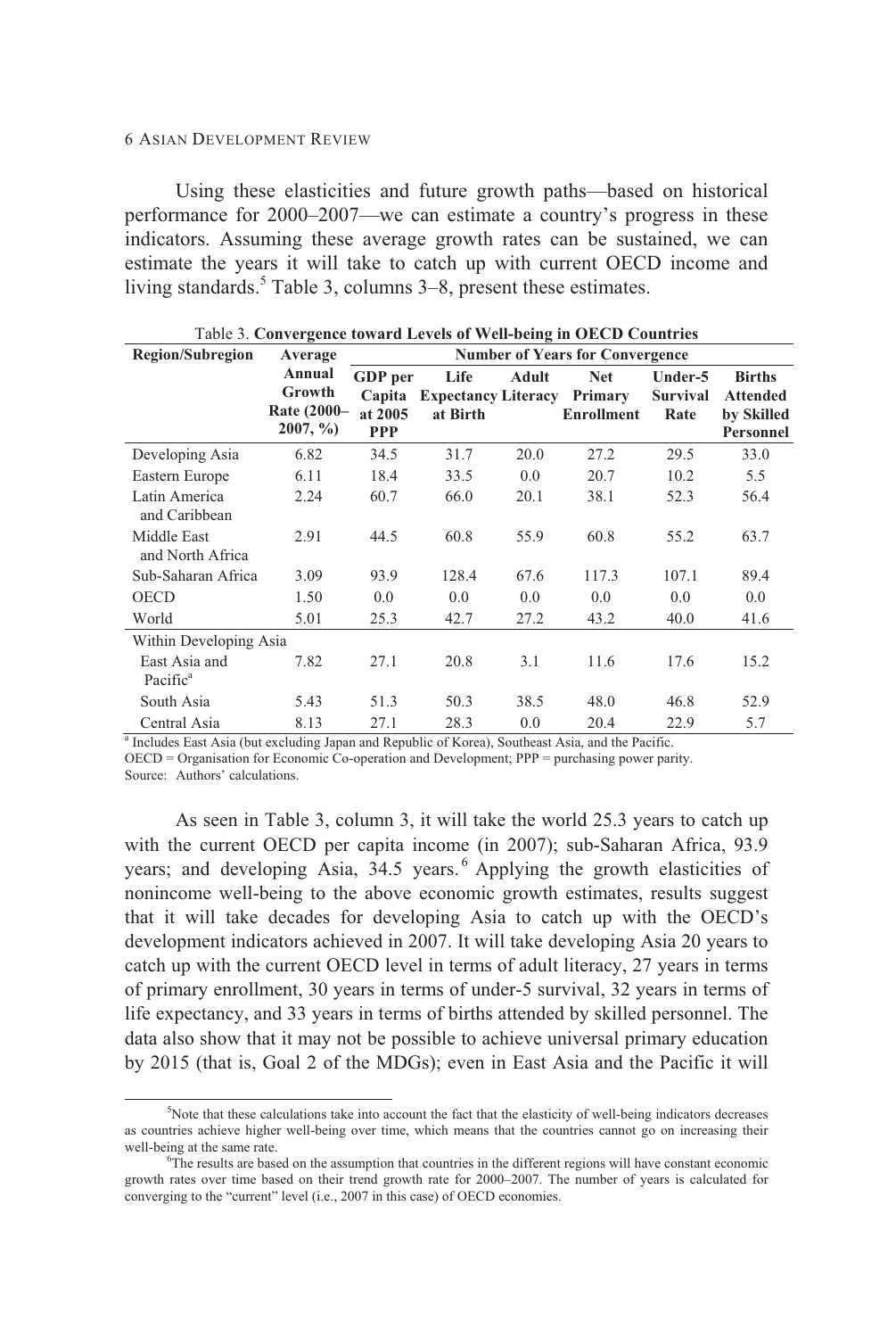take 11.6 years to achieve this goal, while it will take South Asia almost half a century. Within developing Asia, South Asia has the largest development gaps in all the dimensions.

Note that these calculations assume that while per capita GDP grows over time, other factors that may influence standards of living—such as technology or public policy—remain constant. As such, our calculations estimate how long it will take for trickle-down economics to improve living standards. We have shown that income and standards of living are strongly associated, particularly in lowincome countries. Thus, promoting rapid economic growth will help close the development gaps.

However, although economic growth alone can improve standards of living, the results also suggest that it will take an exceptionally long time for some countries to close the development gaps if growth rates remain at 2000– 2007 levels. Therefore, governments in developing countries will need to implement policies that promote growth and broaden access to the opportunities that growth creates.

# **III. ECONOMIC GROWTH AS A MEANS TO CLOSING DEVELOPMENT GAPS**

While economic growth is not an end in itself, it enables the achievement of basic development goals. It expands economic opportunity for individuals and societies; frees people from hunger, poverty, and misery; and creates the resources required for health care, education, and social protection. In other words, though not a sufficient condition for broad-based development, it is a necessary condition (Commission on Growth and Development 2008). Indeed, many empirical studies find that economic growth is the most effective way toward sustained poverty reduction (Ravallion 2001).

But experience varies significantly. Some countries have sustained growth for considerable periods of time, some have experienced growth spurts but failed to sustain them, and others have been trapped in low-growth trajectories. While our understanding of the determinants of these cross-country differences is far from complete, there are a number of important policy ingredients of a strategy for sustained growth. This section focuses on the role of human capital, infrastructure, financial sector development, and governance and institutions in fostering economic growth and closing development gaps. An examination of cross-country data suggests that there are huge differences in all these dimensions around the world.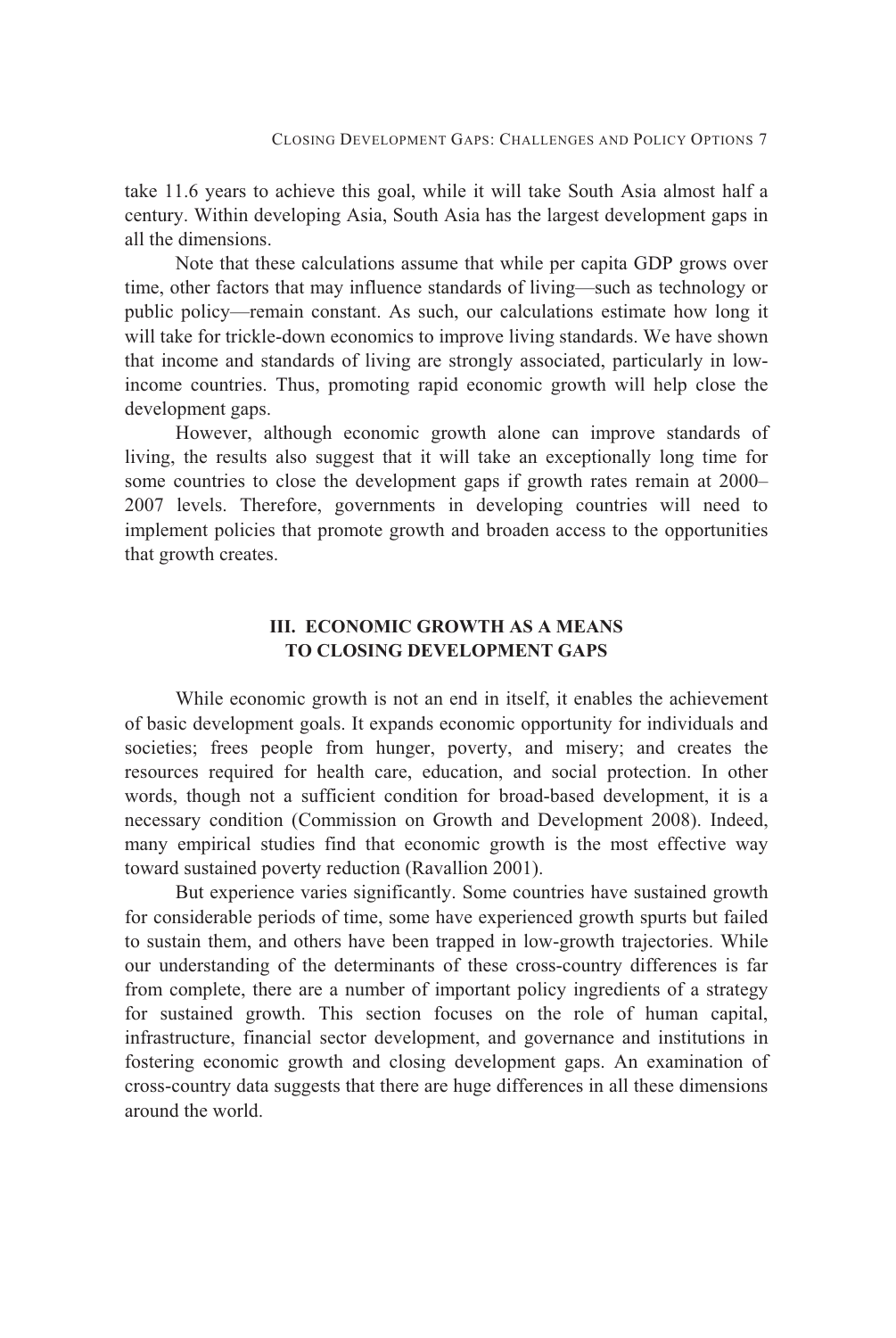# **A. Human Capital**

It is widely accepted that directly improving well-being, health, and education has intrinsic value. But it also has instrumental value. Barro and Lee (2010b) show that the rate of return from an additional year of schooling, for example, ranges from 5% to 12%. Using data on cognitive skills provided by schooling, Hanushek and Woessmann (2008) argue that there is a robust association between cognitive skills and economic growth, and that this is driven by a causal impact from cognitive skills. Similarly, Jamison, Jamison, and Hanushek (2006), using a 62-country dataset at 10-year intervals from 1960 to 2000, show that the quantity of schooling has a strong positive effect on growth once one incorporates information on the quality of schooling. Their estimates show that a 1 standard deviation increase in test scores can increase annual growth in per capita income by 0.5–0.9 percentage point.

Education improves labor productivity, facilitates technological innovation, increases returns to capital, and helps improve health outcomes. Furthermore, studies show that access to basic education enables farmers to switch from traditional to more productive modern techniques, and from farming to nonfarming activities (Foster and Rosenzweig 1996).

Similarly, good health can improve growth by boosting human capital accumulation—healthy individuals have a greater capacity to learn skills and to exploit them economically, and are more productive because they are able to work longer hours. Indeed, empirical studies find that better health leads to higher economic growth. Weil (2006) estimates that eliminating health gaps between countries would reduce the variance of log GDP per worker by 9.9% and would reduce the ratio of GDP per worker at the 90th percentile to that of the 10th percentile from 20.5 to 17.9. Moreover, Bloom and Canning (2005) find that when the adult survival rate increases by 1 percentage point, labor productivity increases by about 2.8%.

# **B. Infrastructure**

No country has sustained economic growth without also keeping up an impressive rate of investment in infrastructure. Roads, water supply, sewerage systems, power grids, and telecommunications are vital inputs to the production of goods and services; and facilitate trade and factor mobility, reduce business costs, allow the exploitation of economies of scale, and improve efficiency and productivity.

There is strong empirical evidence that infrastructure development contributes significantly to economic growth. Using data covering over 100 countries during 1960–2000, Calderon and Serven (2004) find that an increase of 1 standard deviation in the index of infrastructure stocks would raise per capita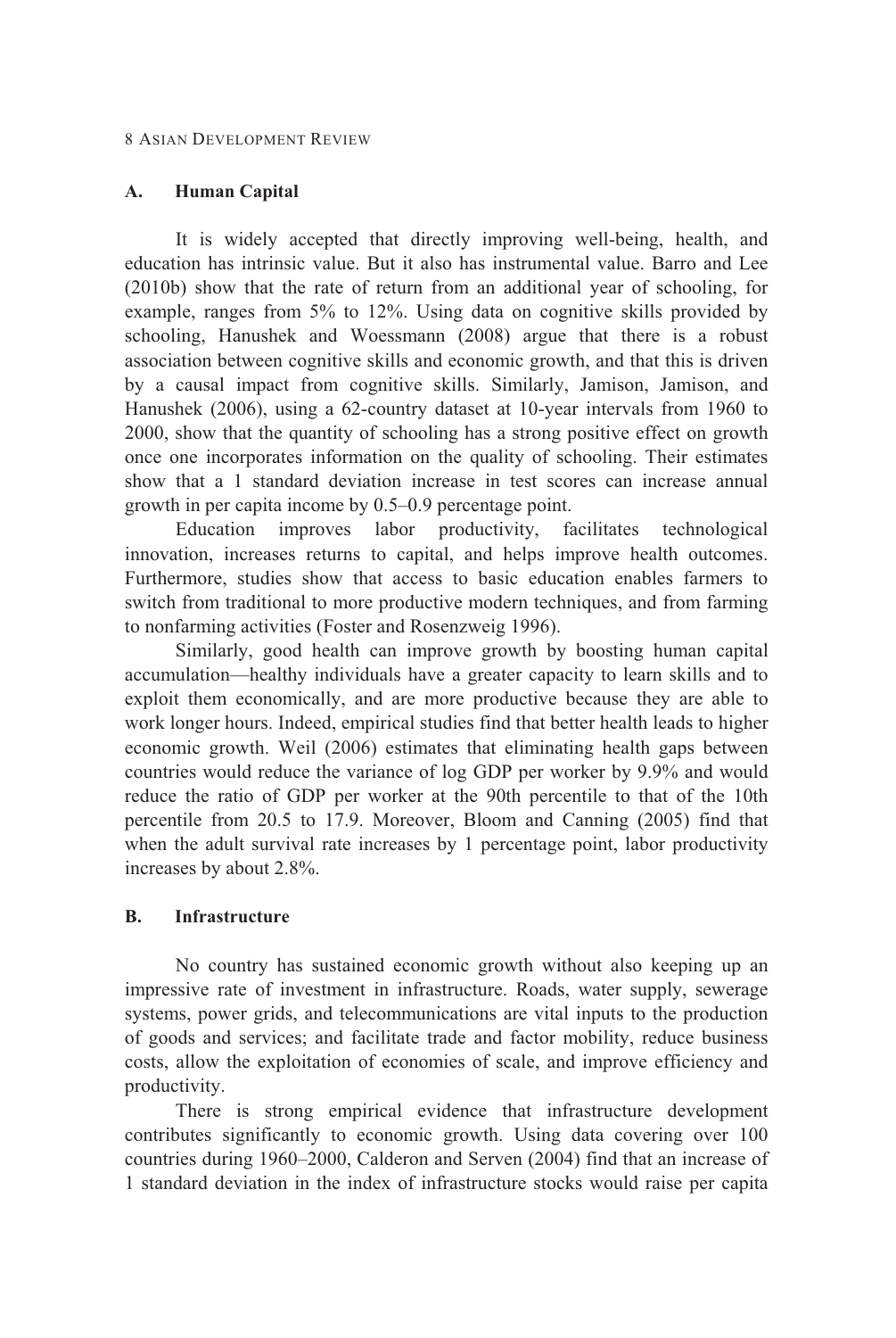income growth by 2.9 percentage points. A similar increase in the infrastructure quality index would raise growth by 0.68 percentage point.

But the data on infrastructure investment are rather patchy. Available data suggest that in fast-growing Asian countries such as the People's Republic of China (PRC), Thailand, and Viet Nam, total infrastructure investment exceeds 7% of GDP. But many developing countries invest only 2% of GDP (Commission on Growth and Development 2008). The Global Competitiveness Report (World Economic Forum 2008) also shows the considerable disparity in infrastructure across regions in 2008–2009: the overall infrastructure score was highest for the OECD countries at 5.32 out of a maximum score of 7, and lowest in sub-Saharan Africa at 3.24 (Table 4).

| Region/<br>Subregion                  | Overall<br>Infra-                           |                                              | <b>Roads</b>                                        |                      | Electricity                                                                                     |         | Telecom-<br>munication                                         |
|---------------------------------------|---------------------------------------------|----------------------------------------------|-----------------------------------------------------|----------------------|-------------------------------------------------------------------------------------------------|---------|----------------------------------------------------------------|
|                                       | structure<br>Score, <sup>a</sup><br>2008/09 | Road<br>Density,<br>Latest<br>(km/sq)<br>km) | <b>Quality</b><br>of Roads, <sup>a</sup><br>2008/09 | Paved<br>2006<br>(%) | <b>Electricity</b><br>Roads, Consumption, Electricity, <sup>a</sup><br>2006<br>(kWh/<br>capita) | 2008/09 | Quality of Phone Lines,<br>2007/08<br>(per 100)<br>population) |
| Developing Asia                       | 3.90                                        | 0.369                                        | 3.99                                                | 54.91                | 1,976                                                                                           | 4.02    | 66.42                                                          |
| Eastern Europe                        | 3.40                                        | 0.772                                        | 3.25                                                | 81.70                | 3,459                                                                                           | 4.56    | 130.42                                                         |
| Former Soviet<br>Unionb               | 3.87                                        | 0.070                                        | 3.25                                                | 76.09                | 3,047                                                                                           | 4.29    | 87.80                                                          |
| Latin America<br>and Caribbean        | 3.75                                        | 0.158                                        | 3.59                                                | 37.45                | 1,630                                                                                           | 4.34    | 91.56                                                          |
| Middle East                           | 4.99                                        | 0.116                                        | 5.00                                                | 82.38                | 7,600                                                                                           | 5.39    | 111.31                                                         |
| North Africa                          | 3.84                                        | 0.069                                        | 3.72                                                | 44.28                | 1,235                                                                                           | 5.08    | 88.60                                                          |
| <b>OECD</b>                           | 5.32                                        | 0.082                                        | 5.05                                                | 77.25                | 9.469                                                                                           | 6.11    | 150.54                                                         |
| Sub-Saharan<br>Africa                 | 3.24                                        | 0.495                                        | 3.17                                                | 20.45                | 418                                                                                             | 3.23    | 38.12                                                          |
| Within Developing Asia                |                                             |                                              |                                                     |                      |                                                                                                 |         |                                                                |
| Central and<br>West Asia <sup>c</sup> | 3.20                                        | 0.114                                        | 3.70                                                | 47.33                | 480                                                                                             | 2.20    | 36.21                                                          |
| East Asia                             | 4.60                                        | 0.321                                        | 4.50                                                | 83.00                | 2,505                                                                                           | 5.18    | 106.79                                                         |
| Pacific                               | 2.30                                        | 0.057                                        | 1.90                                                |                      |                                                                                                 | 2.00    | 48.16                                                          |
| South Asia                            | 3.00                                        | 1.095                                        | 3.00                                                | 48.70                | 282                                                                                             | 2.73    | 49.94                                                          |
| Southeast<br>Asia                     | 4.29                                        | 0.274                                        | 4.28                                                | 49.05                | 2,661                                                                                           | 4.58    | 76.78                                                          |

Table 4. **Infrastructure Indicators** 

<sup>a</sup>Ranges from 1 (extremely underdeveloped) to 7 (extensive and efficient by international standards).

<sup>b</sup>Former Soviet Union includes Belarus, Moldova, Russian Federation, and Ukraine.

c Central and West Asia includes Afghanistan, Armenia, Georgia, Kazakhstan, Kyrgyz Republic, Pakistan,

Tajikistan, Turkmenistan, and Uzbekistan.

km/sq km = kilometers per square kilometer, kWh = kilowatt-hour,

OECD = Organisation for Economic Co-operation and Development.

Note: Figures are weighted averages, except those pertaining to scores and quality, which are simple averages.

Source: World Development Indicators Online Database (World Bank 2010c), Global Competitiveness Report 2009–2010 (World Economic Forum 2008).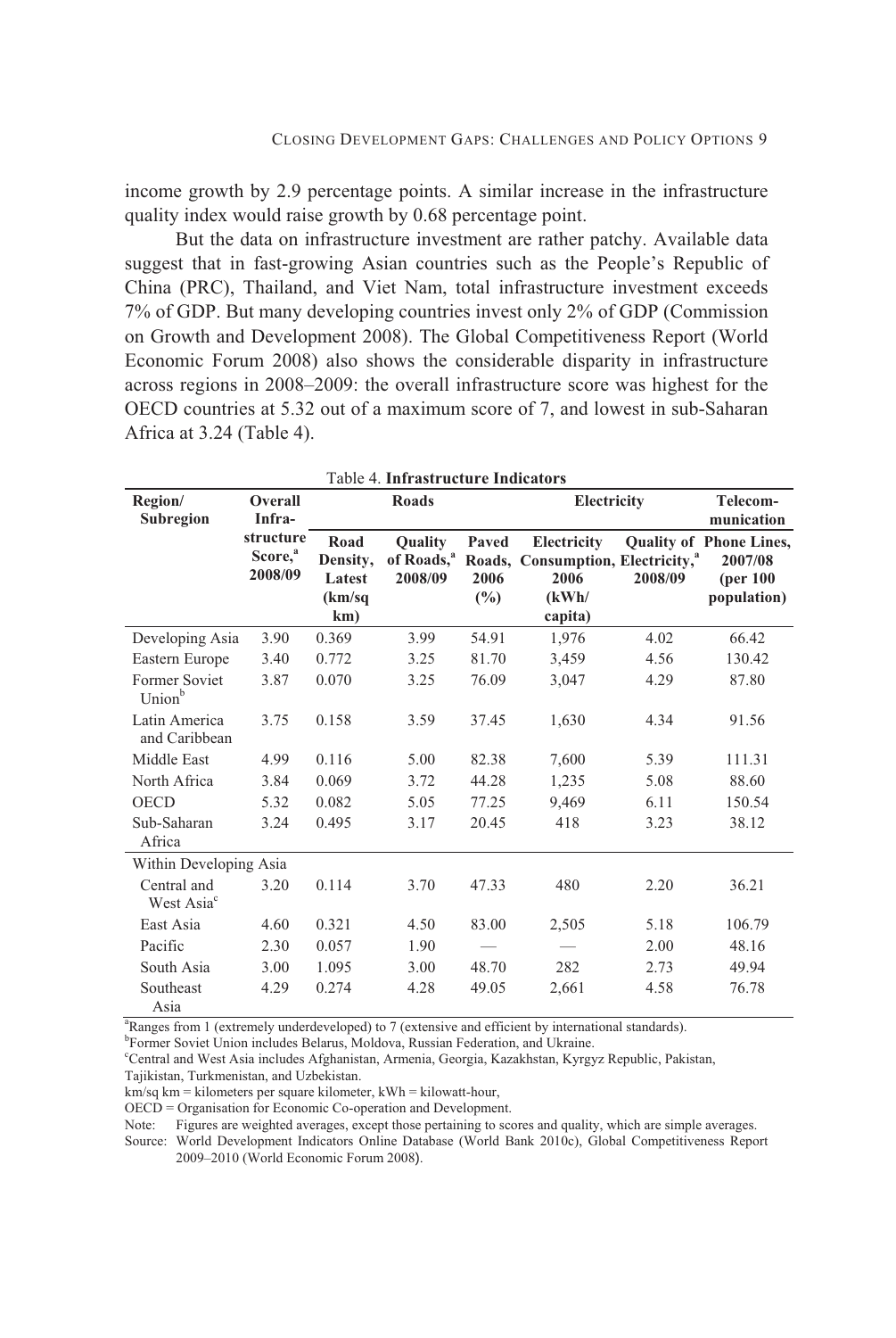Road density also varies significantly, ranging from 0.772 kilometers per square kilometer in Eastern Europe, to about 0.069 in North Africa. The percentage of paved roads is also very low in some countries: only 20.45% of roads are paved in sub-Saharan Africa, compared with 82.38% in the Middle East, 81.70% in Eastern Europe, and 77.25% in OECD. Overall road quality is highest in the OECD with an average score of 5.05 (out of a highest possible score of 7), closely followed by the Middle East (5.00), and lowest in sub-Saharan Africa (3.17).

In electricity supplies and services, per capita electricity consumption ranged from 9,469 kilowatt-hours in the OECD to just 418 kilowatt-hours in sub-Saharan Africa. For developing Asia and North Africa, per capita electricity consumption is only 20.9% and 13%, respectively, that of the OECD. Overall quality of electricity services also varies: it is highest in the OECD at 6.11, 4.02 in developing Asia, and just 3.23 in sub-Saharan Africa. In telecommunications, the number of telephone lines per 100 people was highest in OECD countries (150.54) and lowest in sub-Saharan Africa (38.12).

Within developing Asia, the gaps in infrastructure stock and quality are also significant. East Asia has the highest overall infrastructure score at 4.60 (next only to the OECD and Middle East), followed by Southeast Asia at 4.29, Central and West Asia at 3.20, South Asia at 3.00, and the Pacific at only 2.30 (lower than sub-Saharan Africa). East Asia performs best in most categories of infrastructure, except for road density and electricity consumption. Southeast Asia ranks second in all subcategories of infrastructure, except for road density, where it ranks third, and electricity consumption, where it ranks first. South Asia ranks first in road density, third in telecommunication, quality of electricity and paved roads, but fourth in electricity consumption and quality of roads. The Pacific has the lowest score in all indicators, except telecommunications.

# **C. Financial Sector Development**

A well-developed financial sector supports economic growth by mobilizing and pooling savings; effectively transmitting information to enhance resource allocation; exerting influence to improve corporate governance; facilitating trading, diversification, and management of risks; and promoting exchange of goods and services. There is also a consensus that financial sector development contributes to poverty reduction directly by broadening the access of poor and vulnerable groups to credit, and indirectly through economic growth (see Zhuang et al. 2009 for a review of literature). However, rapid financial market deregulation and liberalization, which are often essential elements for financial sector development and innovation, may expose economies to external shocks and crises, which can hurt growth. It is therefore essential to maintain sound macroeconomic management, and put in place an effective regulatory and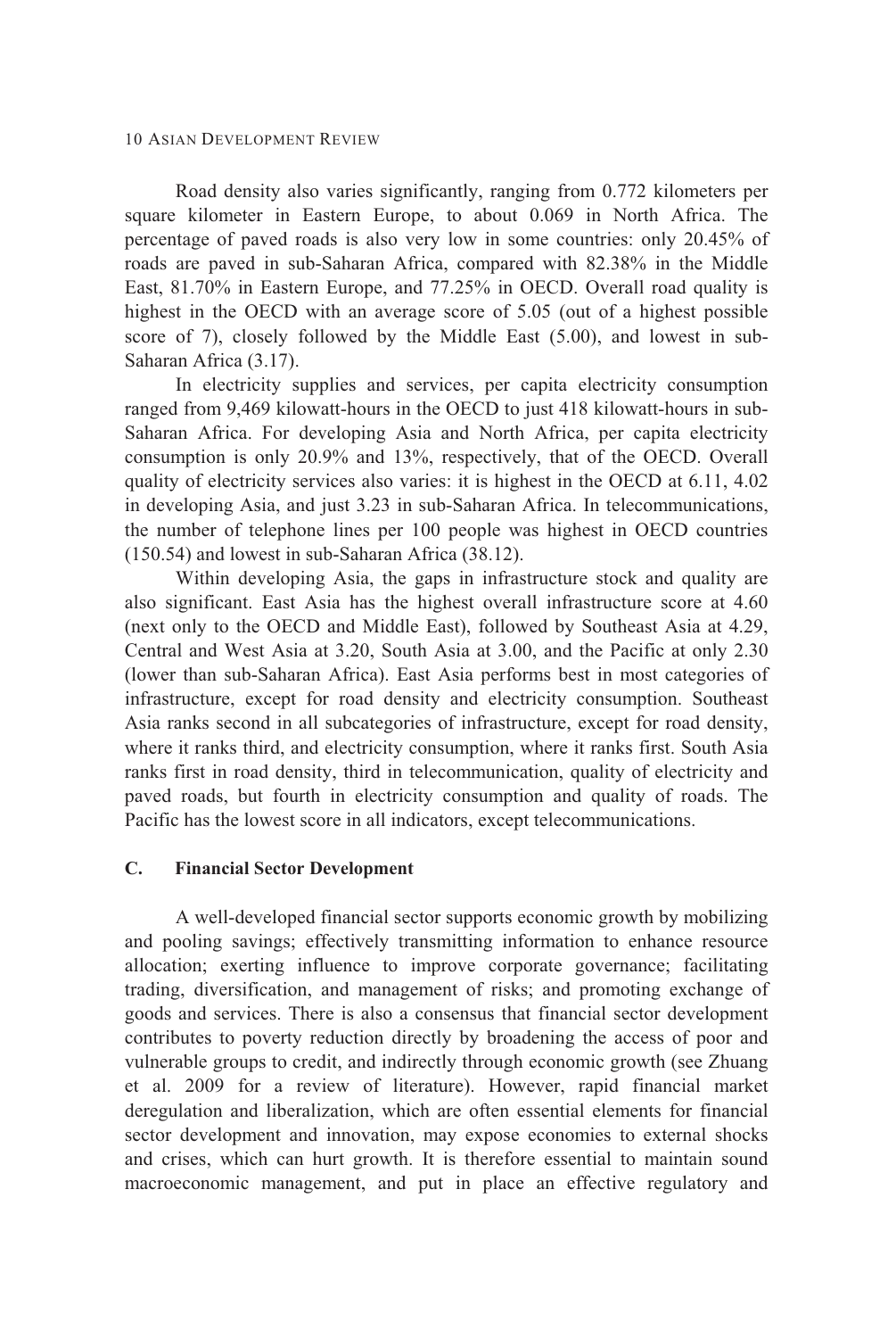supervisory framework while carrying out structural reforms in developing the financial sector.

A large number of empirical studies have provided evidence on the positive contribution of financial sector development to growth. King and Levine (1993a and 1993b) show that increasing financial depth (measured by the ratio of liquid liabilities to GDP) from the mean of the slowest-growing quartile of countries to the mean of the fastest-growing quartile would increase a country's per capita income growth rate by almost 1 percentage point per year. Given that the difference in average annual growth rate between these sets of countries is about 5 percentage points over 1960–1989, they argue that the difference in the depth of the financial sector alone could explain about 20% of this growth difference. A more recent study shows that such relationships hold true even after controlling for simultaneity bias (Levine, Loayza, and Beck 2000). Mavrotas and Son (2006) further find that the effect of financial sector development on economic growth in developing countries is more persistent and larger than in developed countries.

Financial sector development also contributes to poverty reduction indirectly through economic growth. Ravallion and Chen (1997) show that a 10% increase in the mean standard of living leads to an average reduction of 31% in the proportion of the population below the poverty line, indicating that economic growth leads to a reduction in poverty incidence. A number of empirical studies find a more direct relationship between financial sector development and poverty and inequality reduction. For example, Honohan (2004) shows that a 10 percentage point increase in the ratio of private credit to GDP would lead to a 2.5–3.0 percentage point reduction in poverty incidence.

Measured in terms of the ratio of money supply to GDP (Table 5), developing Asia had the greatest financial depth in 2007 at 116%, even exceeding OECD at 100%. However, this was mainly due to East Asia at 153%. Other subregions of developing Asia lag far behind: it was only 39% for Central and West Asia, 49% for the Pacific, 66.5% for South Asia, and 76.5% for Southeast Asia. An alternative measure, ratio of domestic credit to private sector to GDP, provides a similar picture. The only difference is that the ratio for OECD (157.3%) is much higher than that of developing Asia and of East Asia.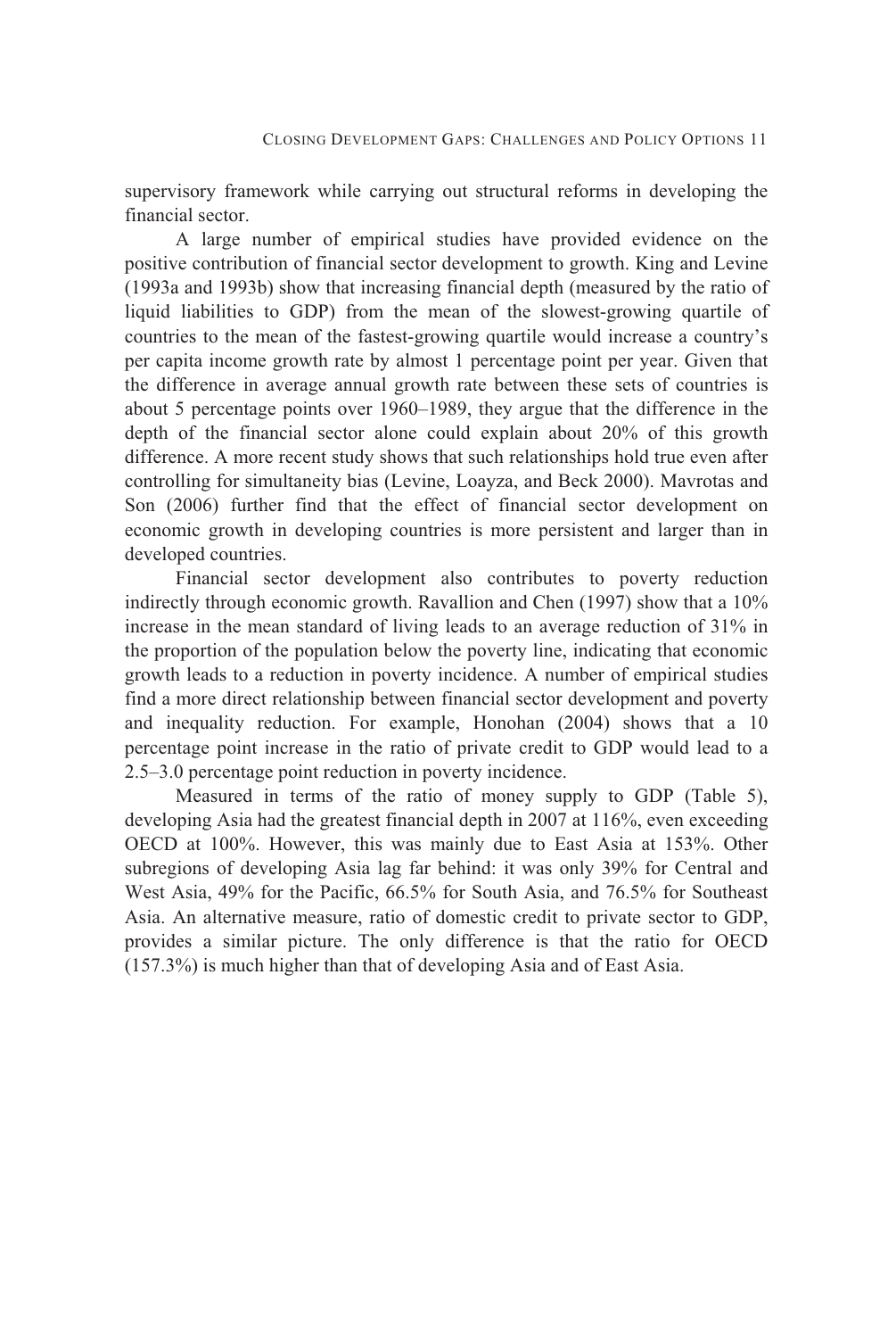|                                                                                              | <b>Table 5. Financial Development Indicators</b>         |                                                                |
|----------------------------------------------------------------------------------------------|----------------------------------------------------------|----------------------------------------------------------------|
| <b>Region/Subregion</b>                                                                      | <b>Money Supply, M2</b><br>$\frac{6}{6}$ of GDP)<br>2007 | <b>Domestic Credit to Private</b><br>Sector (% of GDP)<br>2007 |
| Developing Asia                                                                              | 115.9                                                    | 87.1                                                           |
| Eastern Europe                                                                               | 48.7                                                     | 88.4                                                           |
| Former Soviet Union <sup>a</sup>                                                             | 37.8                                                     | 40.7                                                           |
| Latin America and Caribbean                                                                  | 45.7                                                     | 42.0                                                           |
| Middle East                                                                                  | 60.0                                                     | 59.7                                                           |
| North Africa                                                                                 | 67.4                                                     | 36.4                                                           |
| Sub-Saharan Africa                                                                           | 38.0                                                     | 68.3                                                           |
| <b>OECD</b>                                                                                  | 100.1                                                    | 157.3                                                          |
| Within Developing Asia                                                                       |                                                          |                                                                |
| Central and West Asia <sup>b</sup>                                                           | 39.0                                                     | 38.8                                                           |
| East Asia                                                                                    | 152.8                                                    | 112.3                                                          |
| Pacific                                                                                      | 49.0                                                     | 31.6                                                           |
| South Asia                                                                                   | 66.5                                                     | 46.4                                                           |
| Southeast Asia                                                                               | 76.5                                                     | 40.5                                                           |
| <sup>a</sup> Former Soviet Union includes Belarus, Moldova, Russian Federation, and Ukraine. |                                                          |                                                                |

<sup>b</sup>Central and West Asia includes Afghanistan, Armenia, Georgia, Kazakhstan, Kyrgyz Republic, Pakistan,

Tajikistan, Turkmenistan, and Uzbekistan.

Source: World Development Indicators Online Database (World Bank 2010c).

Nevertheless, for many of the region's poor, access to some form of formal financial services is still uncommon. A large part of Asia's adult population remains financially excluded. Yet, it is for these same people in which access to financial services is critical. Empirical evidence suggests that improved financial access can reduce poverty and income inequality. The availability of financing can jumpstart the process of escaping poverty, but it remains a key constraint for many developing countries.

# **D. Governance and Institutions**

The long-run positive association between governance and institutional quality on one hand, and economic growth and income levels on the other, is strong both conceptually and empirically. The two-way causal link between the two is now well recognized. Institutions and governance are factors that drive economic growth because the enforcement of property rights and contracts allows market exchange, investment, and innovation over wider economic spheres and geographical areas through lower transaction costs (Acemoglu et al. 2001, North 1990). Conversely, economic growth can lead to better institutions because rising incomes and education levels create a demand for better governance and accountability.

Accountability, rule of law, political stability, bureaucratic capability, property rights protection and contract enforcement, and control of corruption are now regarded as crucial, mutually reinforcing aspects of growth-enhancing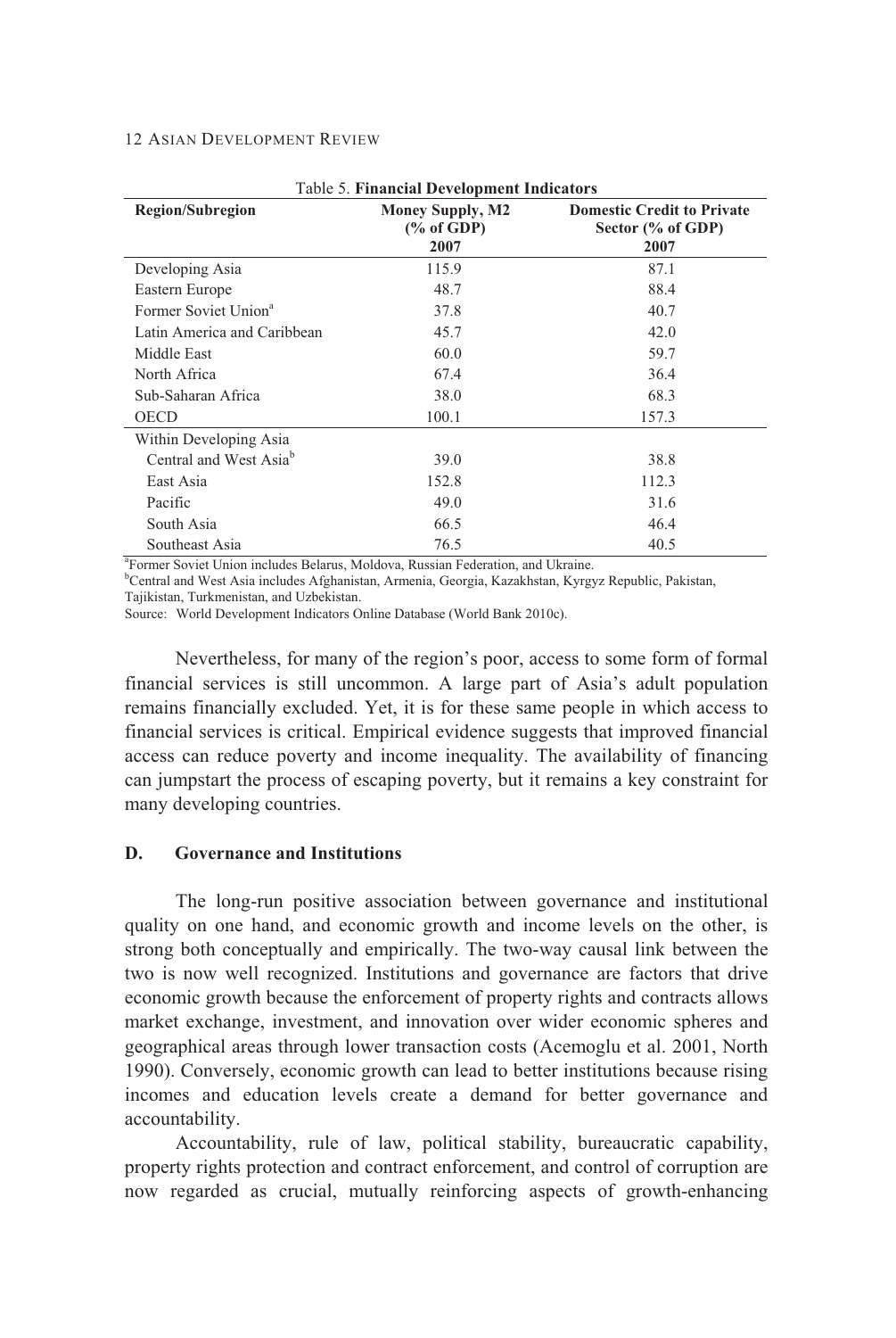institutions. A recent study of the links between institutional quality and economic growth finds that developing Asian economies with above-average scores (after controlling for per capita income) in government effectiveness, regulatory quality, and rule of law in 1998 grew faster during 1998–2008 by 1.6, 2.0, and 1.2 percentage points per year on average, respectively, compared with the economies that scored below average in these dimensions<sup>7</sup> (Zhuang, de Dios, and Lagman-Martin 2010).

The World Bank's latest worldwide governance indicators show that, in 2008, OECD countries had the highest average score in all six dimensions of governance<sup>8</sup> (Table 6). Developing Asia scored lower than the OECD grouping and Eastern Europe in all six dimensions, and lower than Latin America and Caribbean in all dimensions except government effectiveness and rule of law. On the other hand, developing Asia scored higher than sub-Saharan Africa in all dimensions except voice and accountability, higher than the former Soviet Union in all dimensions except political stability, and higher than the Middle East and North Africa in all dimensions except control of corruption and political stability. Across the six dimensions of governance, developing Asia scored relatively high in government effectiveness and rule of law, but relatively low in political stability and in voice and accountability.

Compared with the OECD and Eastern Europe, developing Asia still has a lot of room to catch up on all governance dimensions. In 1998–2008, however, a large number of developing Asian economies saw their governance scores improve in various dimensions, although a large number of economies also slipped. Many developing Asian economies improved their scores in the areas of rule of law and control of corruption, suggesting that significant improvements in governance do and can occur within a relatively short period of time.

 $\frac{1}{7}$  $7$ This analysis excludes oil- and gas-rich countries.

<sup>8</sup> Scores ranging from –2.5 (worst) to 2.5 (best) are based on about 30 opinion/perception-based surveys and are classified into six dimensions: (i) voice and accountability; (ii) political stability and absence of violence; (iii) government effectiveness; (iv) regulatory quality; (v) rule of law; and (vi) control of corruption (Kaufmann, Kraay, and Mastruzzi 2009).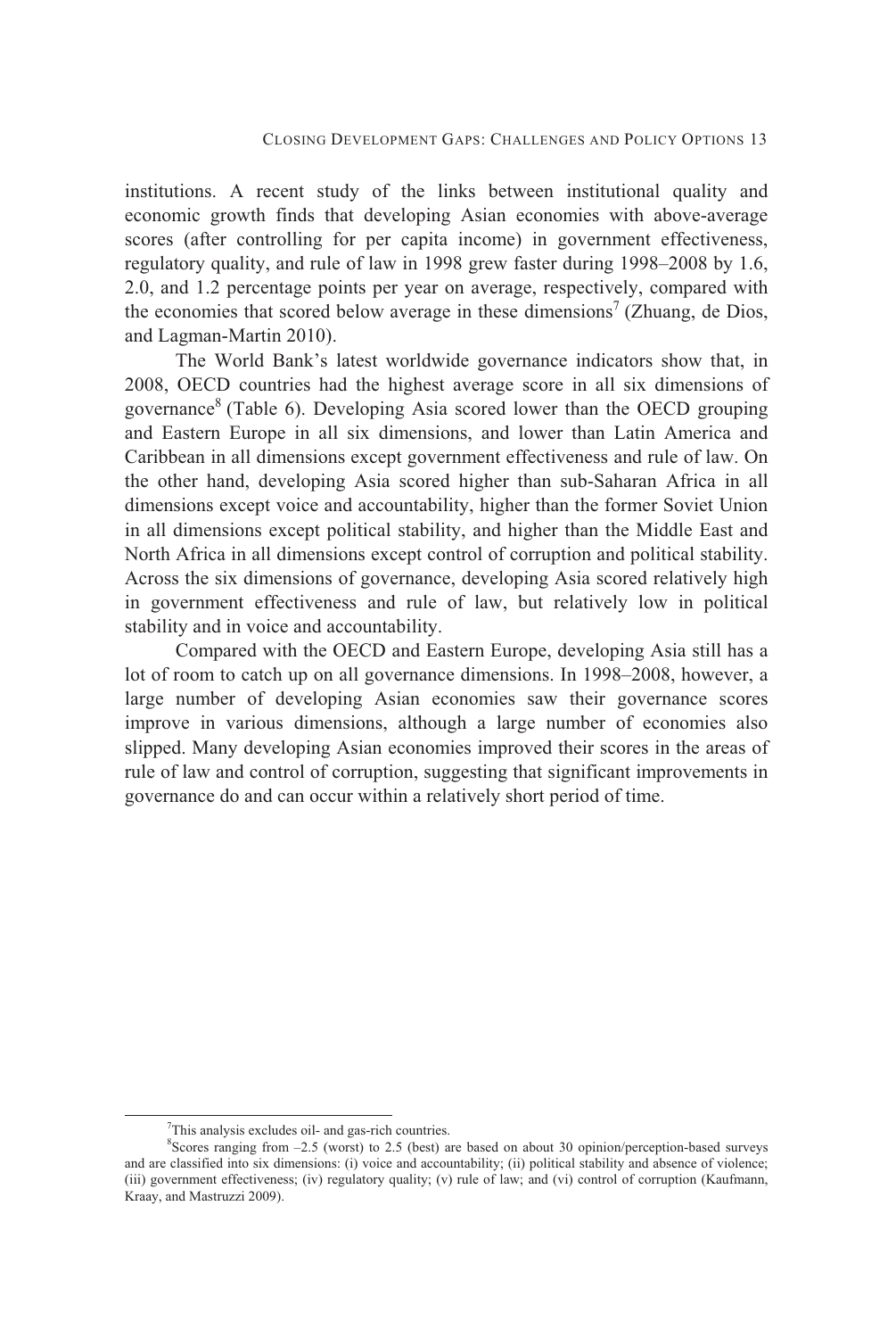|                                       |                |                  | Table 0. WOLTUWIUC GOVELHANCE INUICATOLS |         |         |            |
|---------------------------------------|----------------|------------------|------------------------------------------|---------|---------|------------|
| Region/                               | Voice and      | <b>Political</b> | <b>Government Regulatory</b>             |         | Rule    | Control of |
| <b>Subregion</b>                      | Accountability | <b>Stability</b> | <b>Effectiveness</b>                     | Quality | of Law  | Corruption |
| Developing Asia                       | $-0.72$        | $-0.78$          | $-0.05$                                  | $-0.35$ | $-0.27$ | $-0.43$    |
| Eastern Europe                        | 0.46           | 0.20             | 0.03                                     | 0.05    | $-0.03$ | $-0.35$    |
| Former Soviet<br>Union <sup>a</sup>   | $-0.77$        | $-0.43$          | $-0.43$                                  | $-0.65$ | $-0.84$ | $-0.89$    |
| Latin America<br>and Caribbean        | 0.17           | $-0.41$          | $-0.15$                                  | 0.25    | $-0.51$ | $-0.17$    |
| Middle East<br>and North Africa       | $-1.21$        | $-0.77$          | $-0.39$                                  | $-0.63$ | $-0.31$ | $-0.28$    |
| <b>OECD</b>                           | 0.95           | 0.49             | 1.25                                     | 1.10    | 1.14    | 1.21       |
| Sub-Saharan<br>Africa                 | $-0.63$        | $-1.05$          | $-0.75$                                  | $-0.70$ | $-0.83$ | $-0.80$    |
| Within Developing Asia                |                |                  |                                          |         |         |            |
| Central<br>and West Asia <sup>b</sup> | $-1.12$        | $-1.93$          | $-0.69$                                  | $-0.74$ | $-0.94$ | $-0.87$    |
| East Asia                             | $-1.64$        | $-0.27$          | 0.24                                     | $-0.26$ | $-0.30$ | $-0.31$    |
| Pacific                               | 0.11           | $-0.37$          | $-0.75$                                  | $-0.54$ | $-0.74$ | $-0.57$    |
| South Asia                            | 0.29           | $-1.09$          | $-0.13$                                  | $-0.41$ | 0.00    | $-0.36$    |
| Southeast Asia                        | $-0.66$        | $-0.83$          | $-0.25$                                  | $-0.24$ | $-0.53$ | $-0.72$    |

# Table 6. **Worldwide Governance Indicators**

a Former Soviet Union includes Belarus, Moldova, Russian Federation, and Ukraine.

<sup>b</sup>Central and West Asia includes Afghanistan, Armenia, Georgia, Kazakhstan, Kyrgyz Republic, Pakistan,

Tajikistan, Turkmenistan, and Uzbekistan.

OECD = Organisation for Economic Co-operation and Development.

Source: Means of each region/subregion are computed from the Worldwide Governance Indicators (World Bank 2010d) and weighted by population based on the World Development Indicators Online Database (World Bank 2010c).

# **E. Strategy for Sustaining Economic Growth**

The above discussions show that there are significant gaps in the availability and quality of infrastructure and human capital, in the depth of the financial sector, and in the governance and institutional quality across regions around the world. Narrowing and ultimately eliminating these gaps are necessary steps for addressing broader development gaps, and hence should be among the key policy ingredients of the development strategies of all developing countries and their development partners.

Government, public sector, and public–private partnerships will play important roles. Although growth will largely have to be driven by a dynamic private sector, there is a crucial role for the government in providing the businessfriendly environment and levelling the playing field, especially in instances where the market fails to function efficiently. Government can support private investment and entrepreneurship by eliminating impediments created by market, institutional, or policy failures. This requires the government and public sector to invest in public goods and human capital, build institutional capacity, maintain macroeconomic stability, adopt market-friendly policy, protect property rights,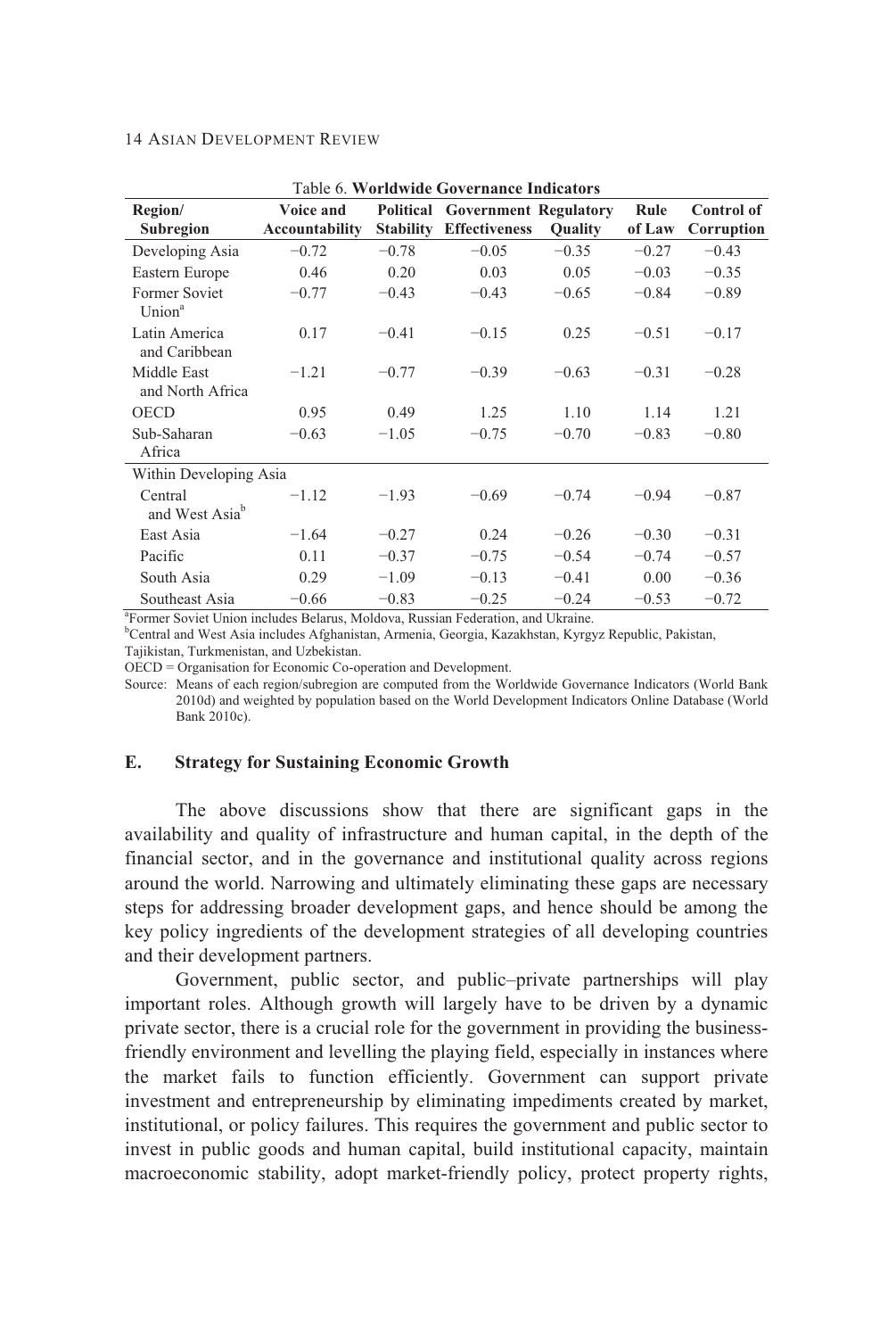and maintain rule of law. In setting policy and reform priorities, the government should identify the binding constraints to growth, and target its efforts and resources at relaxing them.<sup>9</sup> Partnerships with the private sector in diversifying the production structure of economies and creating productive jobs should also be part of the policy package. The government should pay attention not only to the pace, but also to the pattern of growth, and make it "broad-based" (Ianchovichina and Lundstrom 2009).

# **IV. CLOSING NONINCOME DEVELOPMENT GAPS**

#### **A. A Snapshot of Selected Gaps**

Nonincome development gaps across and within countries are disturbingly large. Various nonincome development indicators suggest the living standard of developing Asia falls far below that of the OECD and the gaps are substantial in many subregions. In 2008, mortality rates among children under 5 years of age were over six times higher in developing Asia as compared to the OECD—46 per 1,000 children versus a little under 8, respectively (Table 7). However, sub-Saharan Africa suffered from far higher mortality rates (almost 140). Within developing Asia, the highest mortality rates were recorded in Central and West Asia (95) while the lowest were found in East Asia (21) and Southeast Asia (37). Mortality rates in South Asia and the Pacific were in between these extremes (i.e., 63–66).

These wide differences in a key health outcome reflect, among others, differences in the quality of health systems across regions and within countries. One way in which the quality of the health system may be captured is through its ability to immunize young children from deadly and infectious diseases. There are considerable regional differences in immunization rates of children between the ages of 12–23 months. For example, as Table 7 shows, 96% of young children have been vaccinated against diphtheria, pertussis, and tetanus in the OECD. The corresponding immunization rates in developing Asia were more than 10 percentage points lower on average. They were still lower for sub-Saharan Africa.

Another variable that can reflect quality differences in health systems is the number of hospital beds available, adjusted for the size of a country's population. In 2007, the former Soviet Union provided the largest number of hospital beds, at about 95 per 10,000 people, followed by Eastern Europe (58.4), OECD (53.7), developing Asia (15.3), and sub-Saharan Africa (9.1). Within developing Asia,

 $\frac{1}{9}$ <sup>9</sup>For example, a recent growth diagnostic study on the Philippines by ADB (2007) found that the critical bottlenecks faced by the country in moving toward high and sustained economic growth included (i) tight fiscal space due to weak revenue generation; (ii) inadequate infrastructure, particularly in electricity and transport; (iii) weak investor confidence due to governance concerns, particularly corruption and political instability; and (iv) failure to address market failures responsible for a small and narrow industrial base.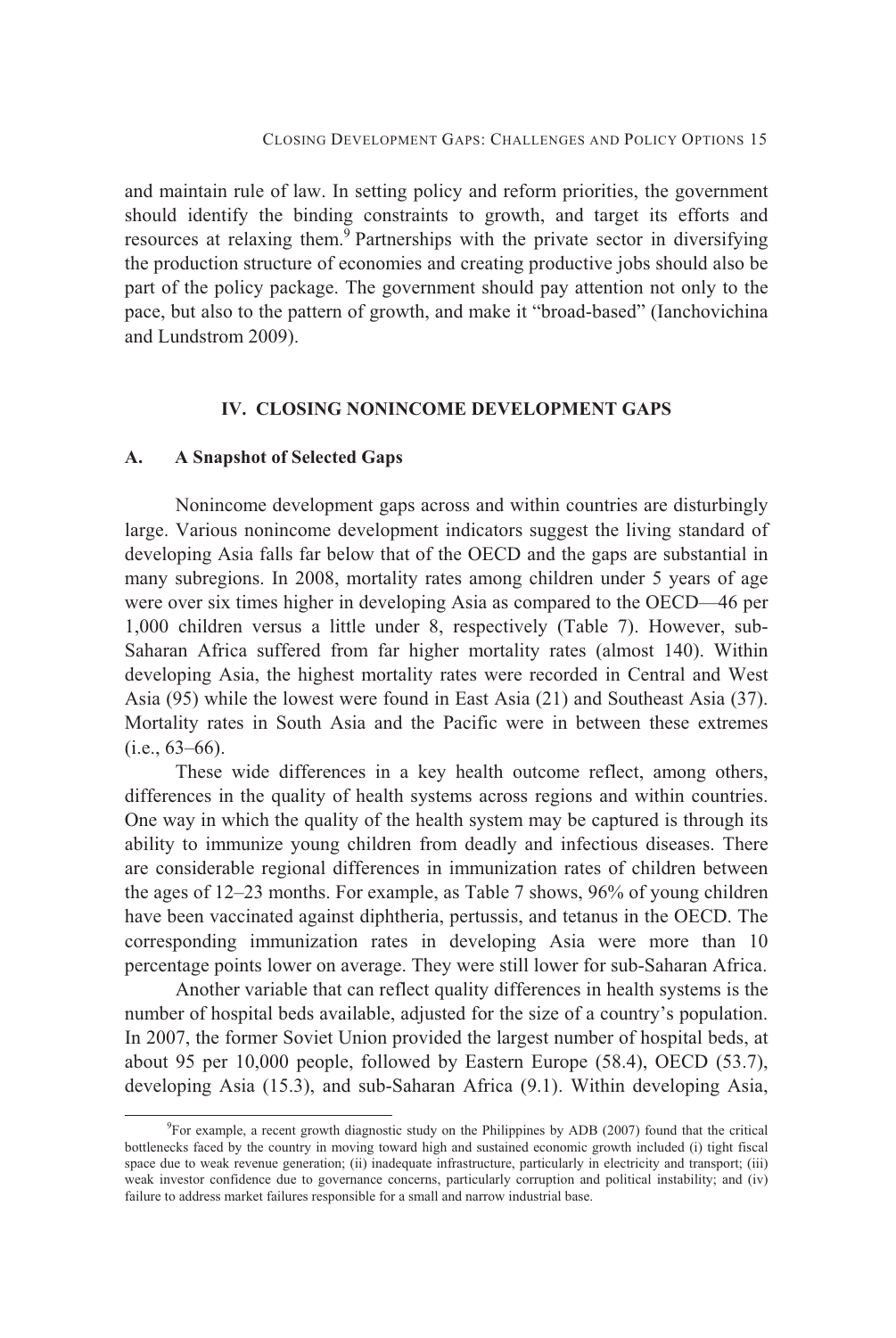South Asia provided less than seven beds per 10,000 people—the lowest of any subregion (see Table 7)—while East Asia provided 24, fairly similar to the cases of Central and West Asia and the Pacific (21.1 and 22.7, respectively). Southeast Asia provided a significantly lower number of beds (12.8) than East Asia, though this was still well above the South Asian average.

The OECD countries had on average almost 11 years of schooling, while Eastern Europe, former Soviet Union, East Asia, and Latin America and Caribbean were not far behind. Developing Asia's average of 6.8 years of schooling is on the lower side, but well above that of sub-Saharan Africa where countries had on average only 5.2 years of schooling. Repeating a familiar pattern, the average for developing Asia masks considerable regional variation. South Asia's average years of schooling is as low as that of sub-Saharan Africa and as much as 3 years lower than that of East Asia (8.2 years).

To make matters worse, the quality of education is generally lower in lower-income countries than in higher-income countries. While comparisons of the quality of education across countries are not easy to make, especially when large numbers of countries spanning the different regions of the world are concerned, surveys of employers' assessments of the educational systems from which their employees come can provide a useful benchmark. Based on such a survey of employers, it may be seen from Table 7 that while OECD countries score on average 4.6 (out of 7) on a measure of the quality of education, many developing regions scored much lower (3.7 for developing Asia, 3.4 for sub-Saharan Africa, and 3.2 for Latin America and Caribbean).

Within developing Asia, even though South Asia had the lowest average years of schooling, the quality of its educational system was not the poorest. On average, the lowest quality scores are found in the Pacific and in Central and West Asia (2.9 and 3.1 out of 7, respectively). The highest is in Southeast Asia (4.1) with East Asia close behind (3.9).

Significantly, there can also be large nonincome development gaps *within* countries. Differences of educational attainments and access to health facilities across the poor and nonpoor are an important reason. Such differences occur everywhere, but can be exceedingly high in some countries. Gender-based disparities are a second reason. Indeed, in some developing regions, the average years of schooling in the population described in Table 7 can mask significant differences in average years of schooling across males and females. For example, while the average years of schooling for females is slightly *higher* than that for males in Central Asia, the average years of schooling for females tends to be between 1–2 years less than that for males in South Asia and sub-Saharan Africa.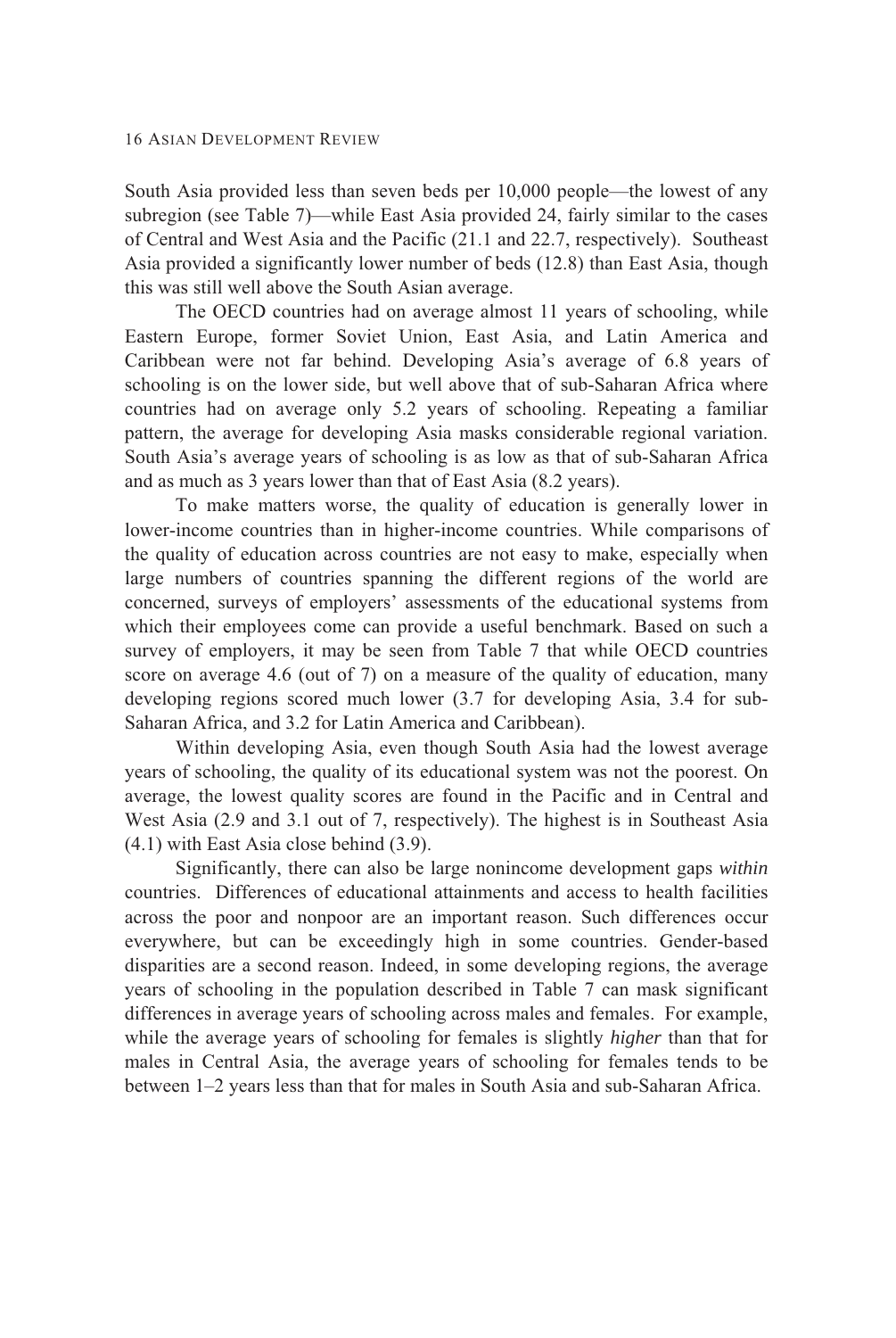|                        |                                                  | Table 7. Education and Health                                  |                                                 |                                                      |                                                                         |
|------------------------|--------------------------------------------------|----------------------------------------------------------------|-------------------------------------------------|------------------------------------------------------|-------------------------------------------------------------------------|
| Region/                |                                                  | <b>Health</b>                                                  |                                                 |                                                      | <b>Education</b>                                                        |
| <b>Subregion</b>       | <b>Mortality</b><br>Rate, under 5<br>(per 1,000) | <b>DPT</b><br><b>Immunization</b><br>$\frac{6}{6}$ of children | <b>Hospital</b><br><b>Beds</b><br>(per $10,000$ | Average<br><b>Years of</b><br>Schooling <sup>a</sup> | <b>Quality of the</b><br><b>Education</b><br><b>System</b> <sup>b</sup> |
|                        | population)                                      | ages $12-23$                                                   | population)                                     | 2010                                                 | 2008                                                                    |
|                        | 2008                                             | months)                                                        | 2008                                            |                                                      |                                                                         |
|                        |                                                  | 2008                                                           |                                                 |                                                      |                                                                         |
| Developing Asia        | 46.2                                             | 83.7                                                           | 15.3                                            | 6.8                                                  | 3.7                                                                     |
| Eastern Europe         | 14.0                                             | 90.8                                                           | 58.4                                            | 10.0                                                 | 3.8                                                                     |
| Former Soviet          |                                                  |                                                                |                                                 |                                                      |                                                                         |
| Union <sup>c</sup>     | 13.9                                             | 96.1                                                           | 94.6                                            | 9.2                                                  | 3.9                                                                     |
| Latin America and      |                                                  |                                                                |                                                 |                                                      |                                                                         |
| Caribbean              | 22.8                                             | 90.2                                                           | 20.7                                            | 8.0                                                  | 3.2                                                                     |
| Middle East            | 32.1                                             | 86.9                                                           | 18.0                                            | 7.7                                                  | 4.0                                                                     |
| North Africa           | 29.4                                             | 96.7                                                           | 16.8                                            | 6.6                                                  | 3.1                                                                     |
| Sub-Saharan            |                                                  |                                                                |                                                 |                                                      |                                                                         |
| Africa                 | 139.4                                            | 71.9                                                           | 9.1                                             | 5.2                                                  | 3.4                                                                     |
| <b>OECD</b>            | 7.6                                              | 95.7                                                           | 53.7                                            | 10.9                                                 | 4.6                                                                     |
| Within Developing Asia |                                                  |                                                                |                                                 |                                                      |                                                                         |
| Central and West       |                                                  |                                                                |                                                 |                                                      |                                                                         |
| Asia <sup>d</sup>      | 94.6                                             | 80.2                                                           | 21.1                                            | 6.0                                                  | 3.1                                                                     |
| East Asia              | 21.1                                             | 96.9                                                           | 24.0                                            | 8.2                                                  | 3.9                                                                     |
| Pacific                | 62.7                                             | 60.2                                                           | 22.7                                            | 5.7                                                  | 2.9                                                                     |
| South Asia             | 65.9                                             | 70.3                                                           | 6.8                                             | 5.2                                                  | 3.6                                                                     |
| Southeast Asia         | 36.5                                             | 85.9                                                           | 12.8                                            | 6.8                                                  | 4.1                                                                     |

Table 7. **Education and Health** 

<sup>a</sup>Refers to number of years per person aged 15 and above.

<sup>b</sup>Ranges from 1 (not well) to 7 (very well).

c Former Soviet Union includes Belarus, Moldova, Russian Federation, and Ukraine.

d Central and West Asia includes Afghanistan, Armenia, Georgia, Kazakhstan, Kyrgyz Republic, Pakistan,

Tajikistan, Turkmenistan, and Uzbekistan.

OECD = Organisation for Economic Co-operation and Development.

Note: Figures are weighted averages, except when pertaining to quality.

Sources: Barro-Lee Educational Attainment Dataset (Barro and Lee 2010a); Global Competitiveness Report 2008– 2009 (World Economic Forum 2008); World Health Statistics (WHO 2010); World Development Indicators Online Database (World Bank 2010c).

# **B. Investing in Health and Education**

Investing in health and education are crucial for closing nonincome development gaps. Yet, simply making such investments may not be enough to ensure that the health and educational/learning outcomes of the poor actually improve.

While the specifics depend on country circumstances, some broad policy lessons may be drawn. First, the public sector's role is indispensable for financing the required investments. While public financing for health and education is often lower (as a proportion of GDP) the lower national income is, there is nevertheless room in some low-income countries for raising the resources available, especially for the poor.

For example, where public finance for education has been skewed toward supporting higher education, equity and efficiency considerations demand a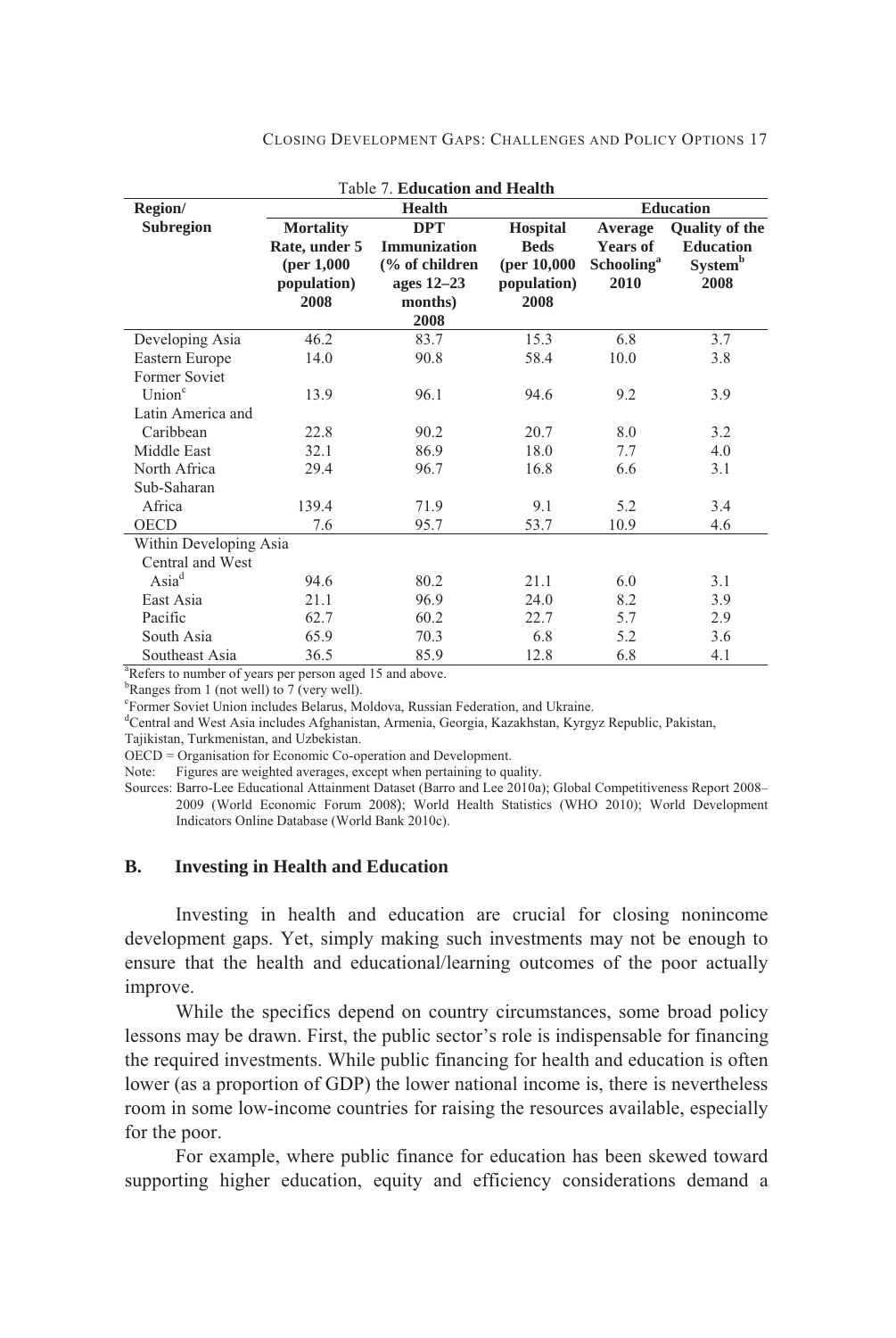rebalancing of priorities toward expenditures on basic education. More generally, better targeting and increased spending on services that directly benefit the poor (and the disadvantaged, such as females) can be powerful tools for reducing development gaps. This is because the largest deficiencies in health and education occur at the bottom end of the income distribution. Governments will therefore produce the biggest marginal gains in national averages by better targeting and focusing expenditures on areas the poor are more likely to use (for example, primary health care facilities in rural areas rather than tertiary hospitals in cities, and primary education rather than tertiary education).

Second, while public finance need not imply public provision of services, the reality is that the public sector is dominant. And, unfortunately, evaluation seems to show more instances of ineffective public provision of health and education services. This appears to be partly the result of financial constraints for example, the World Health Organization (WHO 2003) found health systems to be largely ineffective below a certain amount of expenditure, even after controlling for government-related effects. A failure of government accountability seems to be an important part of the story.

Significantly, both governments and their development partners would do well to consider more innovative delivery mechanisms coupled with rigorous impact evaluations as they design and implement programs for health and education services. Recent mechanisms holding considerable promise include conditional cash transfers, the use of nongovernment organizations in service contracting, and the use of vouchers and contract teachers in delivering basic education services.

Clearly, the success of a particular delivery mechanism in one country does not imply success in others. Local conditions matter a great deal. However, with an experimental mindset and a commitment to rigorous impact evaluation, there is considerable scope for improving the effectiveness of interventions required for closing development gaps.

# **V. THE ROLE OF SOCIAL PROTECTION IN CLOSING INCOME AND NONINCOME DEVELOPMENT GAPS**

Traditionally, social protection has been synonymous with social assistance provided to vulnerable groups with no other means of support, such as victims of natural disasters or civil conflict, victims of health shocks, handicapped people, or the destitute. As such, it has essentially been viewed as a coping mechanism. This rationale remains important. For example, longitudinal studies of rural households clearly show that illness can have a dramatic impact on a household's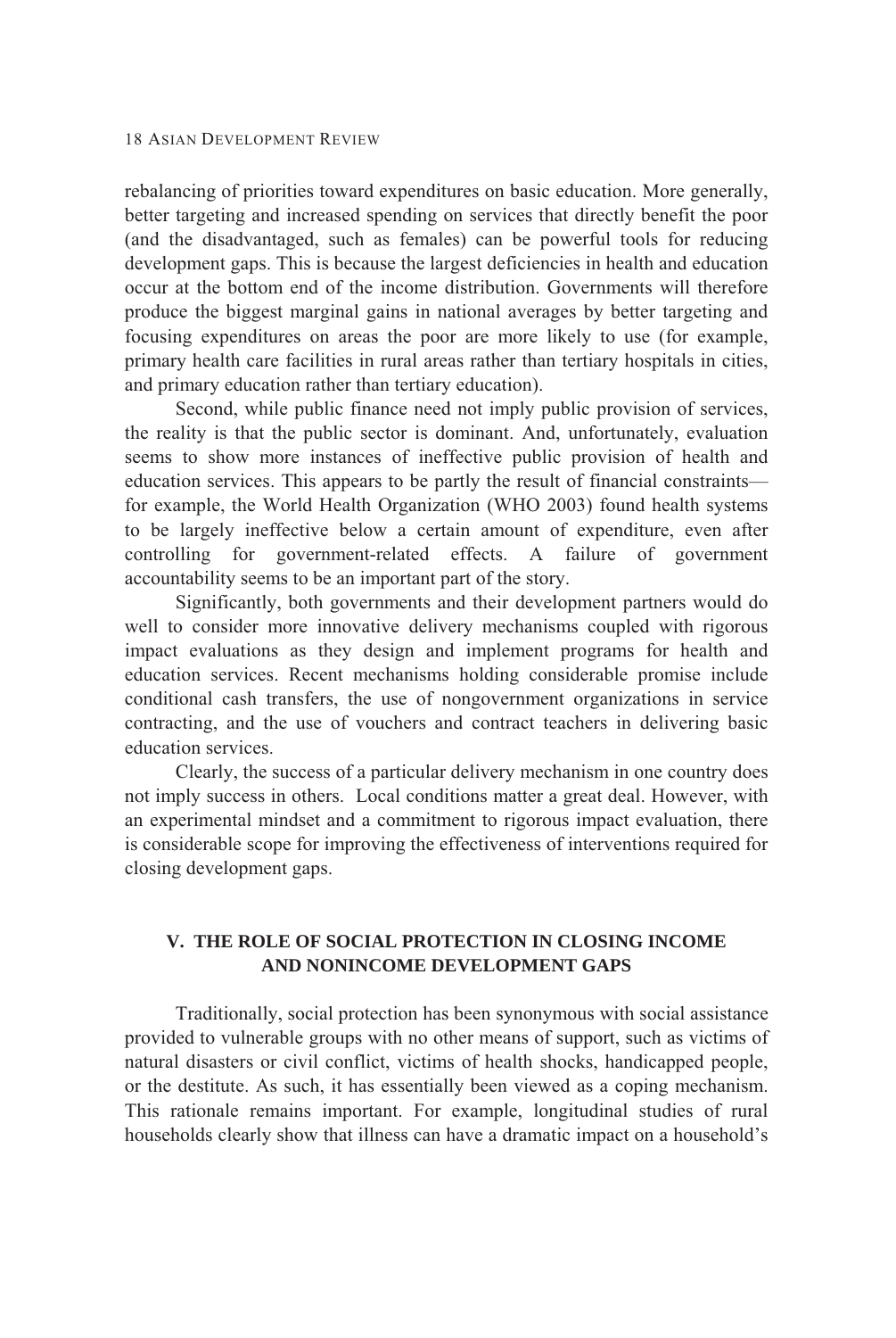poverty status over long periods of time.<sup>10</sup> But social protection entails much more than this. A growing body of evidence indicates that social protection systems serve two additional purposes: (i) they extend capabilities by allowing individuals to take advantage of economic activities, and (ii) they can help improve efficiency in the labor market. In this way, social protection has a role to play in closing income-related development gaps.

# **A. Seizing Economic Opportunities**

By allowing individuals to better manage risks, social protection systems can enable vulnerable individuals to invest in potentially high-return activities. This is particularly important in an increasingly competitive and market-oriented environment where new but often riskier technologies and opportunities are available. Enabling vulnerable households to take advantage of these would not only improve their welfare but also stimulate economic growth through more productive use of assets and higher human capital accumulation.

Vulnerability to income shocks can lead individuals and households to underinvest in risky activities that can maximize productivity or profits. This is most clearly documented in agriculture: faced with uncertainties in weather and technology, households engaged in agriculture resort to suboptimal choices to cope with risk due to limited insurance and lack of access to credit. Some households are forced to make decisions to reduce their income risk by making production or employment decisions designed to smoothen income flows rather than maximize expected profits. On the other hand, households smoothen their consumption to deal with the effects of income shocks, resulting in a suboptimal level of lifetime consumption due to high precautionary savings.

Moreover, risk aversion and vulnerability to income shocks can curtail other kinds of investments with potentially high returns. Vulnerable households tend to highly discount the future, which is likely to negatively affect long-term investment decisions. Households can hesitate to invest in the education of their children, or may pull them out of school, because of economic shocks. This can have a detrimental impact on the economy in the long run because human capital investment decisions at the household level are suboptimal. In addition, these kinds of decisions can lead to an entrapment effect where vulnerability and poverty perpetuate further vulnerability and poverty due to lack of education.

 $10$ For example, a study of villages in rural India demonstrates that because of the illness of a key income earner of the household, which occurred for as long as 25 years ago, a household could fall into and remain in both a poverty trap (due to loss in earnings) and a debt trap (resulting from the need to cover treatment expenses, while having to meet the household's consumption needs) (Krishna 2006).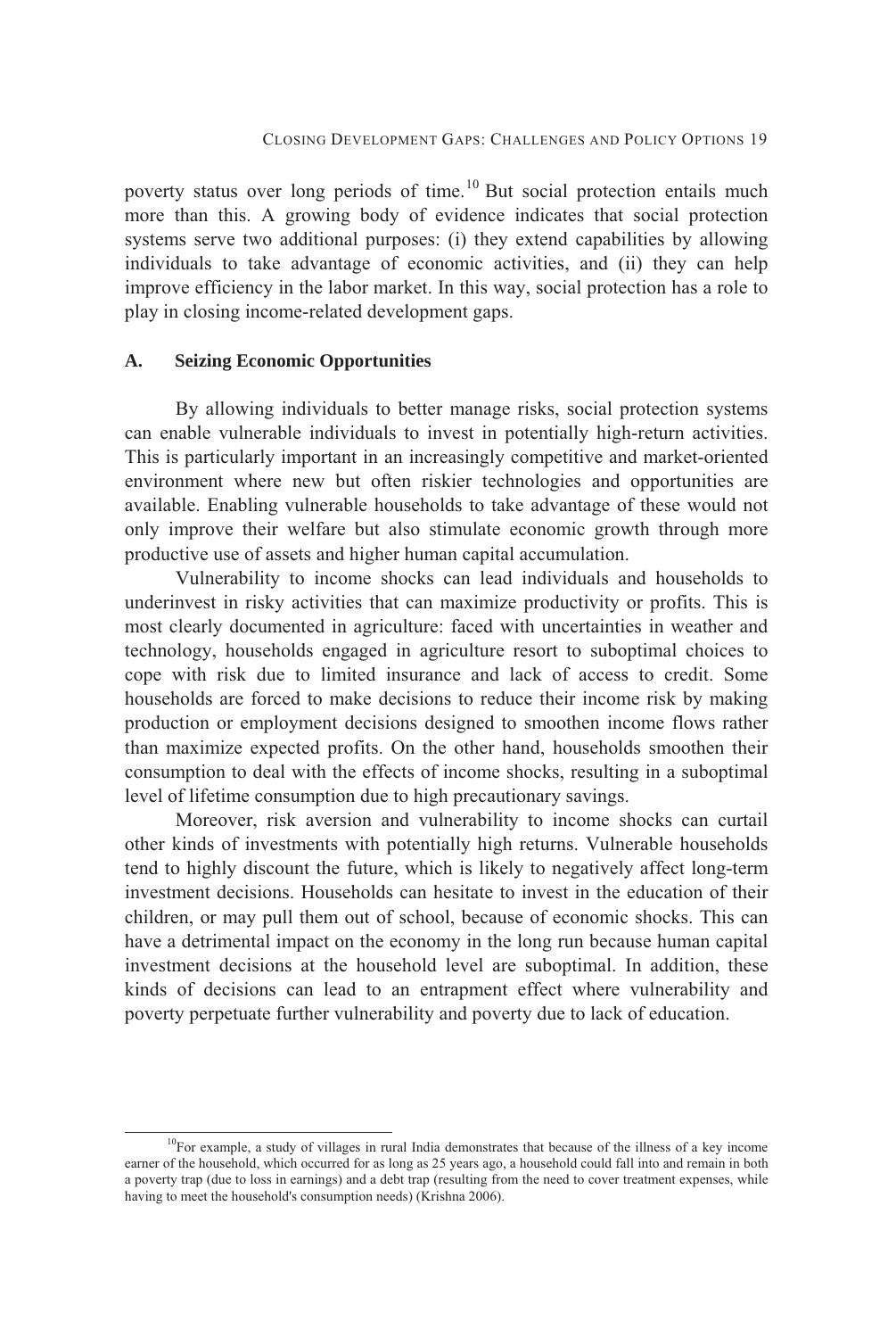# **B. Labor Market Efficiency**

A related benefit of well-designed social protection systems is that they can enable labor markets to match workers with jobs efficiently, particularly in the formal sector. In many countries, existing mechanisms for coping with risks are provided through firms (e.g., health insurance, disability benefits, pension programs, etc.). In other countries, such as India, regulations that provide job security have allowed the government to avoid providing workers with social protection. In these cases, it is natural to expect workers in the formal sector, as well as the government, to strongly resist layoffs, even if circumstances make them necessary. However, if workers could count on systems of social protection to provide (i) some basic protection from the loss of income and other job-related benefits (such as health insurance), (ii) efficient labor exchanges that increase the speed and quality of matching job seekers with available jobs, and (iii) subsidized retraining programs, it is likely that workers and governments would take a more nuanced view of layoffs and provide firms with greater flexibility in making hard decisions. Likewise, such social protection systems can allow job seekers to have more time in looking and waiting for appropriate work that match their skills, instead of having to accept the first job offer that comes along.

# **VI. THE ROLE OF EXTERNAL TRADE AND FINANCE IN CLOSING DEVELOPMENT GAPS**

As exemplified by the experience of East Asia in the 1980s and 1990s, international trade, foreign direct investment, and remittances can help a country achieve rapid economic growth and better living standards. Foreign trade expands or complements domestic markets while foreign investment and remittances fill the savings-investment gap. Both, in turn, spur economic growth. Moreover, they bring positive externalities to the domestic economy in the form of technology transfer, economies of scale and scope, and market access that further strengthens the growth process. Market-driven flows can thereby complement and sometimes substitute for official development assistance.

# **A. International Trade**

Trade openness has risen significantly over time in both industrial and emerging economies, but even more so in the latter. Trade openness in emerging markets has grown from 15% to nearly 60% of GDP, bypassing the share in industrial economies in 1994 (Figure 1). Developing Asia's share in world exports has been steadily increasing. Exports from developing Asia rose from 8% of the total in 1980 to over 20% in 2005, overtaking the Euro zone, Japan, and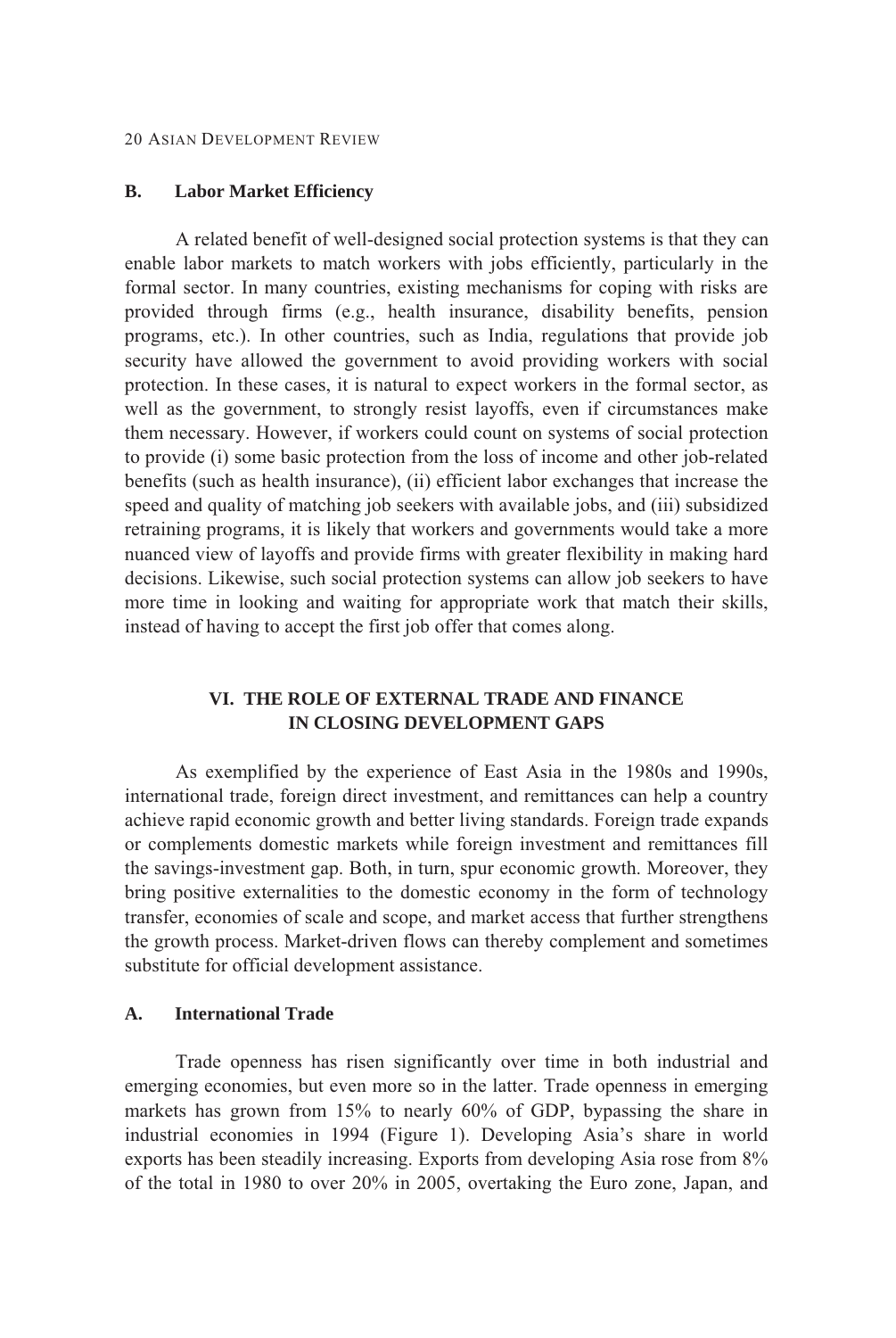the US. The strong increase in international trade has helped reduce the development gap between developed and developing countries.

But in closing the development gap, emerging countries face poor financial intermediation and other problems that limit their investments. In recent years, the share of investment has typically been lower than that of savings in developing economies, resulting in a surge of capital flows to rich countries. Developing more efficient methods to channel such flows to poorer countries, where capital is more scarce, and presumably its returns can be higher on average, can help address global development gaps and inequalities.



Source: Bracke et al. (2008, Chart 16), based on *World Economic Outlook* (IMF 2006).

# **B. Foreign Direct Investment**

Foreign direct investment has become a significant source of external finance in developing countries, acting as a useful means of integrating countries into the global market, but it fluctuates both in total and across regions (Table 8 and Figure 2).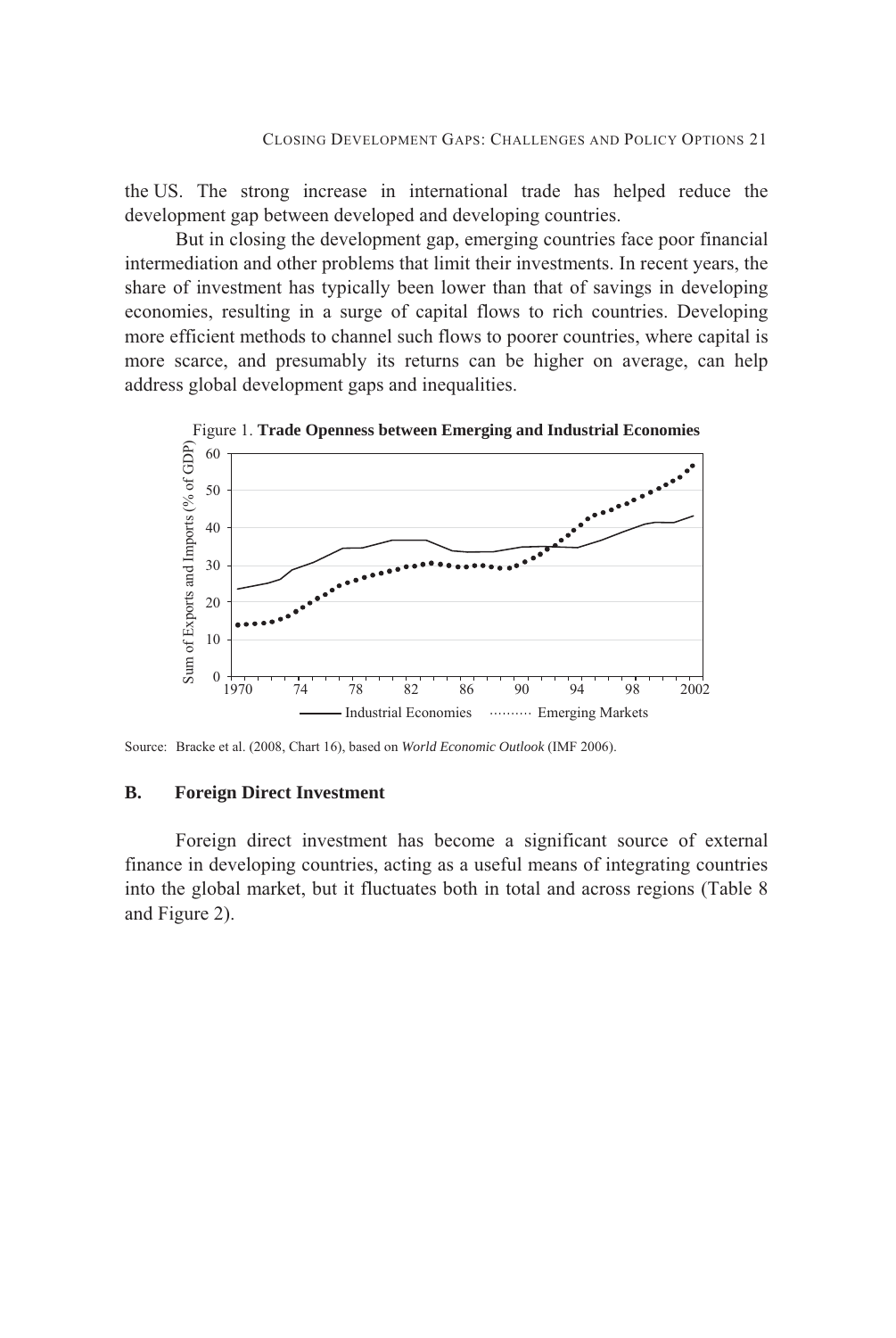|                                                                                                                                                                                                                            |           |      |               |      |       |      |      |      | Table 8. Net Inflows of Foreign Direct Investment (percent of GDP) |      |      |      |      |      |
|----------------------------------------------------------------------------------------------------------------------------------------------------------------------------------------------------------------------------|-----------|------|---------------|------|-------|------|------|------|--------------------------------------------------------------------|------|------|------|------|------|
| Region/Subregion                                                                                                                                                                                                           | 995       | 1996 | 1997          | 1998 | 1999  | 2000 | 2001 | 2002 | 2003                                                               | 2004 | 2005 | 2006 | 2007 | 2008 |
| <b>Developing Asia</b>                                                                                                                                                                                                     | 3.49      | 3.41 | 3.69          | 3.77 | 3.97  | 4.96 | 3.48 | 2.83 | 2.67                                                               | 3.49 | 3.80 | 4.06 | 4.74 | 4.30 |
| Europe and Central<br>Asia                                                                                                                                                                                                 | 0.89      | 1.17 | 2.10          | 2.40 | 2.87  | 2.25 | 2.51 | 2.64 | 3.31                                                               | 4.16 | 3.58 | 4.84 | 5.63 | 5.44 |
| Latin America and<br>Caribbean                                                                                                                                                                                             | 1.44      | 2.25 | 3.25          | 3.75 | 5.56  | 4.28 | 3.21 | 3.00 | 2.35                                                               | 3.05 | 2.87 | 2.52 | 3.20 | 3.35 |
| Middle East and<br>North Africa                                                                                                                                                                                            | 0.17      | 0.66 | 1.29          | 1.53 | $\Xi$ | 1.27 | 1.08 | 0.79 | 1.47                                                               | 1.10 | 2.99 | 4.97 | 4.47 | 4.27 |
| Sub-Saharan Africa                                                                                                                                                                                                         | $\dot{4}$ | 1.32 | 2.45          | 2.09 | 2.88  | 2.00 | 4.27 | 2.83 | 2.96                                                               | 1.89 | 2.94 | 2.80 | 3.31 | 3.47 |
| World                                                                                                                                                                                                                      | 1.13      | 1.26 | 1.59          | 2.37 | 3.59  | 4.83 | 2.54 | 2.27 | 1.76                                                               | 1.82 | 2.55 | 3.11 | 4.28 | 3.07 |
| Within Developing Asia                                                                                                                                                                                                     |           |      |               |      |       |      |      |      |                                                                    |      |      |      |      |      |
| East Asia and<br>Pacific <sup>a</sup>                                                                                                                                                                                      | 4.47      | 4.28 | 4.59          | 4.80 | 5.09  | 6.27 | 4.23 | 3.35 | 3.27                                                               | 4.29 | 4.63 | 4.59 | 5.48 | 4.54 |
| South Asia                                                                                                                                                                                                                 | 0.62      |      | $0.69$ $0.91$ | 0.65 | 0.53  | 0.72 | 0.99 | 1.03 | 0.71                                                               | 0.86 | 1.08 | 2.26 | 2.24 | 3.31 |
| <sup>a</sup> Includes East Asia (but excluding Japan and Republic of Korea), Southeast Asia, and the Pacific.<br>Source: World Development Indicators Online Database (World Bank 2010c).<br>GDP = gross domestic product. |           |      |               |      |       |      |      |      |                                                                    |      |      |      |      |      |

22 ASIAN DEVELOPMENT REVIEW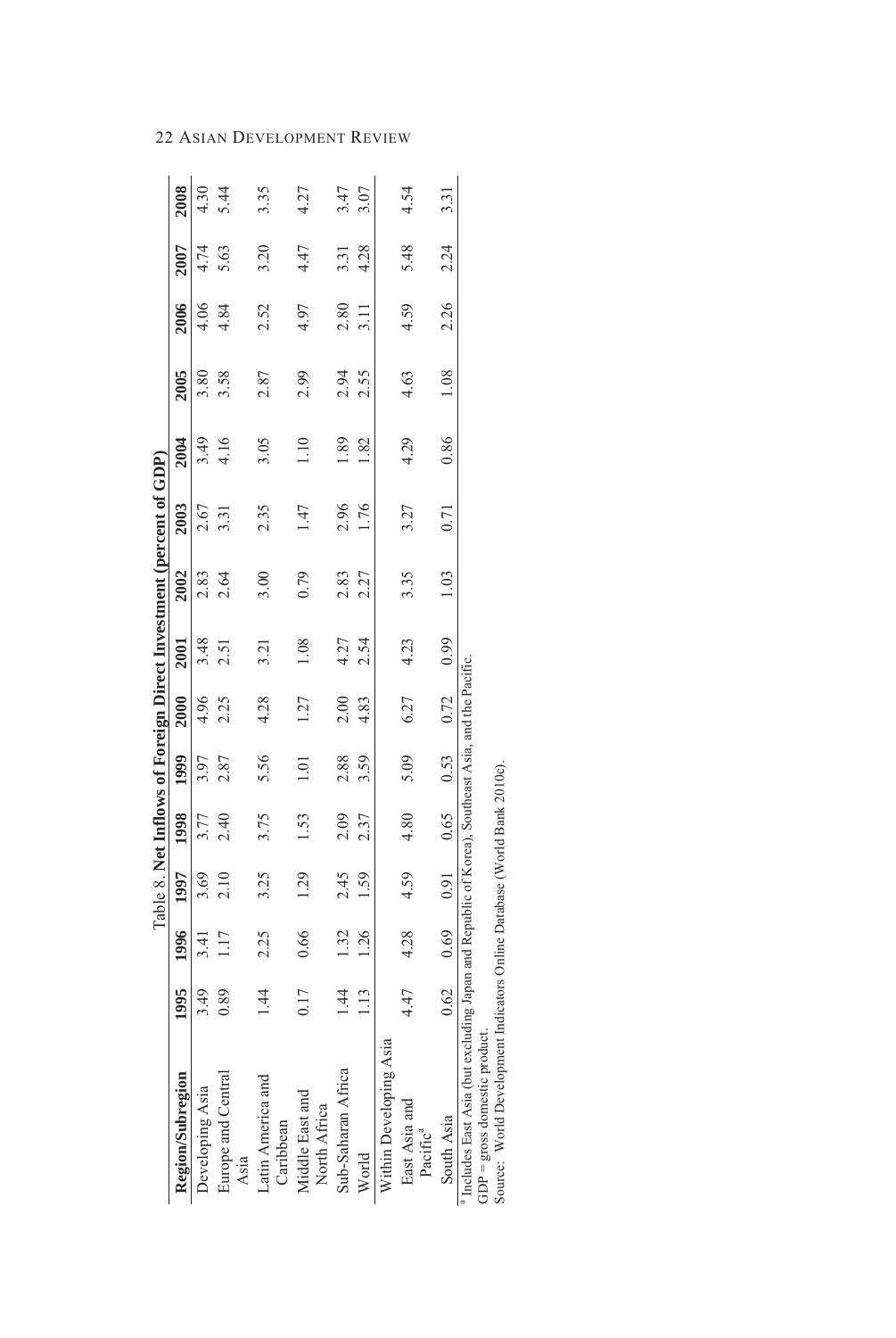

Figure 2. **Foreign Direct Investment across Regions** 

Source: World Development Indicators Online Database (Word Bank 2010c).

# **C. Remittances**

International remittance flows complement FDI and other flows while displaying greater stability (Figure 3). Among developing countries, most remittances have been received by middle-income countries, $<sup>11</sup>$  while the share of</sup> remittances into low-income countries<sup>12</sup> has been low due to the relatively high cost of migration. In this context, maintaining openness in the labor market may help reduce global imbalances, while supporting development.

<sup>&</sup>lt;sup>11</sup>Middle-income countries are those in which 2004 gross national income (GNI) per capita was \$826– 10,065. 12Low-income countries are those in which 2004 GNI per capita was \$825 or less. The following countries

are included: Bangladesh; Benin; Bhutan; Burkina Faso; Burundi; Cambodia; Cameroon; Central African Republic; Chad; Comoros; Democratic Republic of Congo; Republic of Congo; Cote d'Ivoire; Eritrea; Ethiopia; Gambia; Ghana; Guinea; Guinea-Bissau; Haiti; India; Kenya; Kyrgyz Republic; Lao People's Democratic Republic; Lesotho; Liberia; Madagascar; Malawi; Mali; Mauritania; Moldova; Mongolia; Mozambique; Myanmar; Nepal; Nicaragua; Niger; Nigeria; Pakistan; Papua New Guinea; Rwanda; Sao Tome and Principe; Senegal; Sierra Leone; Solomon Islands; Somalia; Sudan; Tajikistan; Tanzania; Togo; Uganda; Uzbekistan; Viet Nam; Republic of Yemen; Zambia; and Zimbabwe.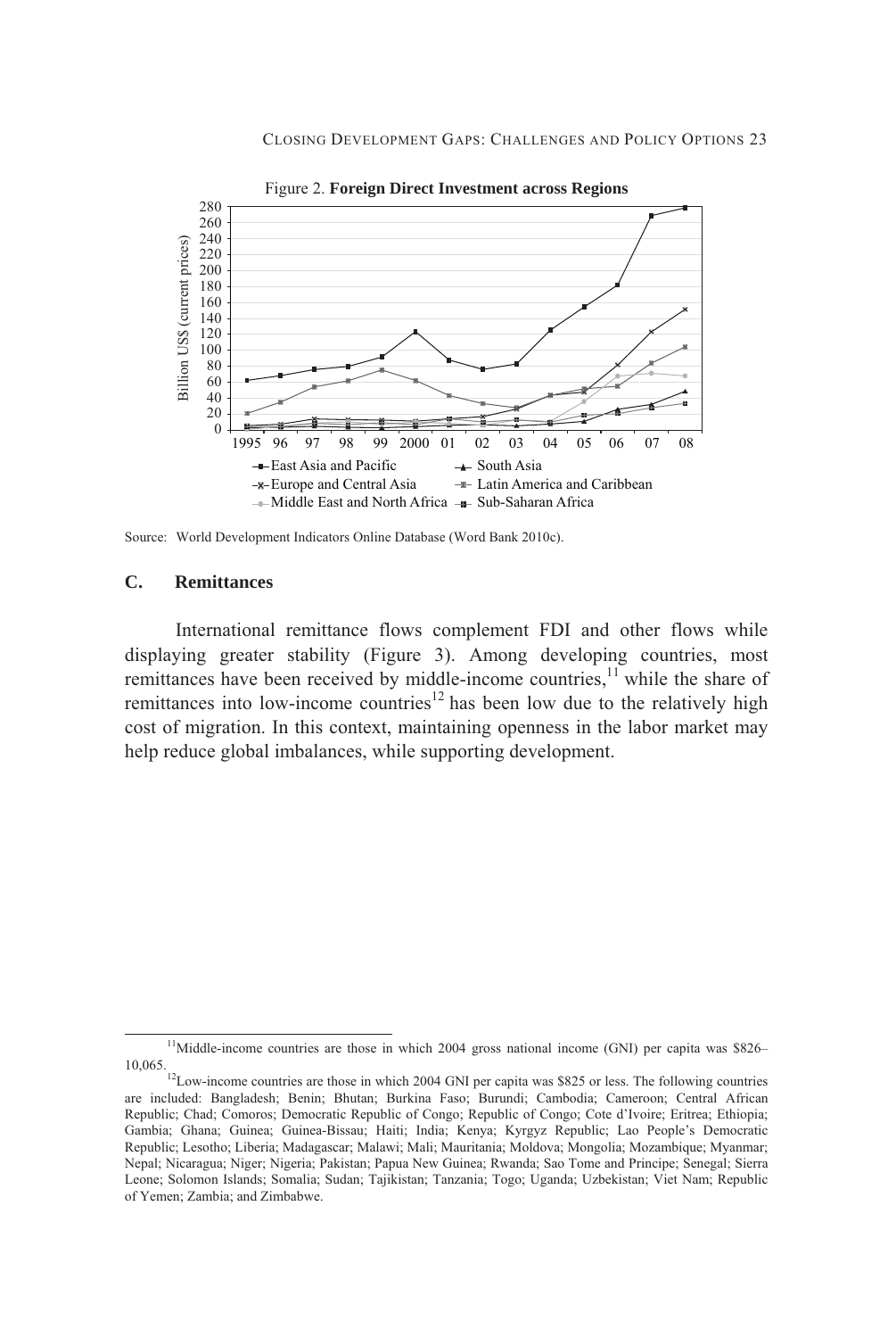

Figure 3. **Receipt of International Remittance Flows** 

Source: World Development Indicators Online Database (World Bank 2010c).

## **D. Role of Development Aid**

The role of official development assistance (ODA) in closing development gaps has been mixed and at times controversial.

Compared to others, aid flows are relatively small (Figure 4). They are also relatively stagnant, except for aid to African countries.



Figure 4. **Total Aid, Foreign Direct Investment, and Remittance Flows** 

Source: World Development Indicators Online Database (World Bank 2010c).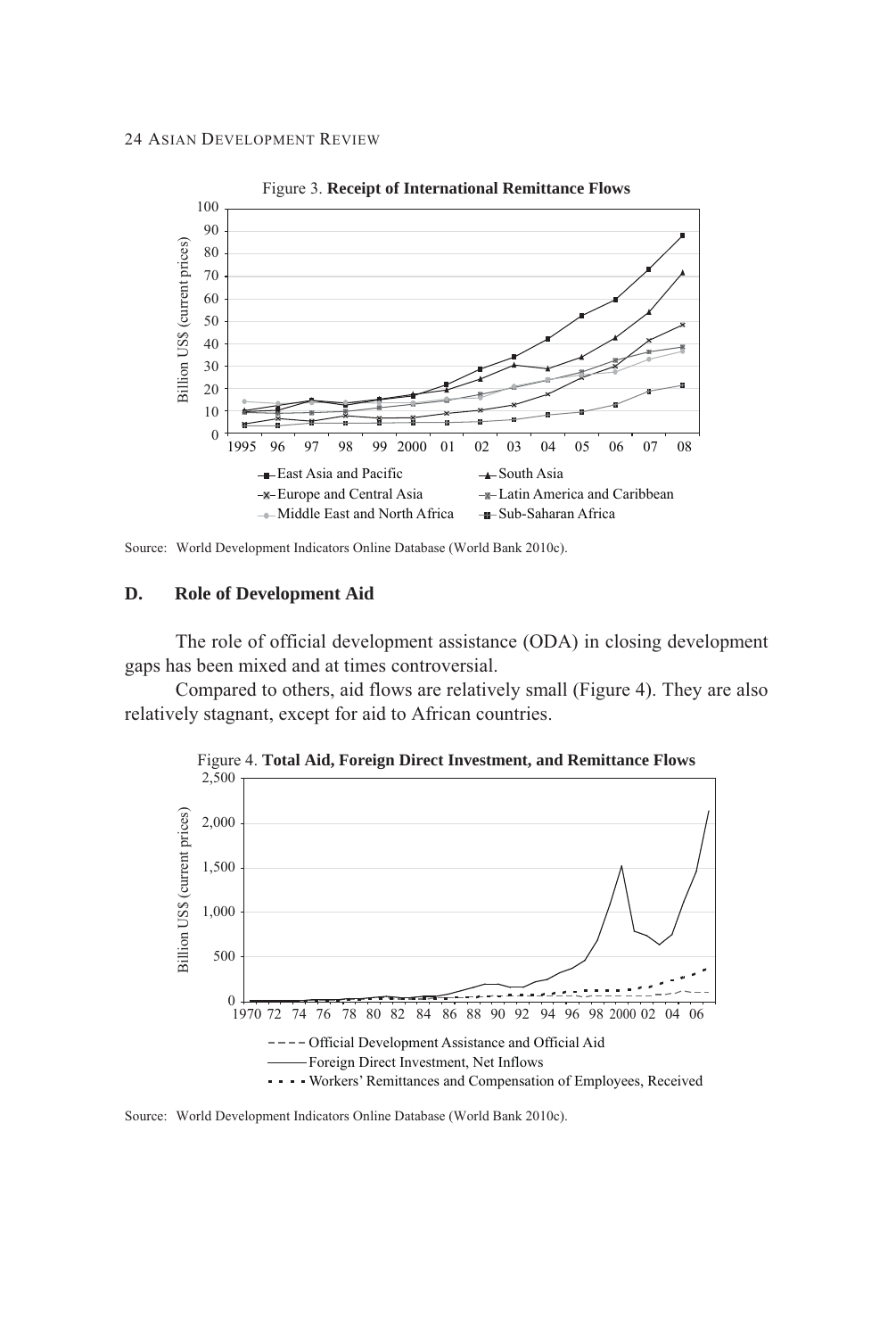Aid flows generally have specific purposes, but ODA played a positive countercyclical role for developing countries during previous financial crises. After the 1982 Mexican debt crisis, for instance, commercial lending was significantly reduced for about a decade, yet ODA rose slightly to maintain capital flows to Latin America. However, the global economic recession in the early 1990s produced large fiscal deficits in donor countries that led to deep cuts in ODA, which fell from 0.33% of gross national income (GNI) in 1992 to 0.22% in 1997.

More long-term and less volatile development finance is needed to reduce the development gap by investing in infrastructure and social protection. In particular, ADB is strongly supporting the development of efficient and liquid local currency and regional debt markets through the ASEAN+3<sup>13</sup> Asian Bond Markets Initiative (ABMI). The ABMI is important because it will help avert a double mismatch of maturity and currency for Asian borrowers. Without ABMI, debt is commonly short-term and issued in foreign currency, and upon maturity, countries need to come up with foreign currency to repay loans. The ABMI allows countries to issue debts in their local currency, thereby reducing the need to accumulate large foreign reserves. The ABMI will also facilitate the rechanneling of Asian savings effectively and efficiently into Asian investment, providing an alternative financing vehicle for companies or large projects. The ABMI also promotes regional financial harmonization and integration across the ASEAN+3 economies.

It is also important for countries, especially poorer ones, to enhance their access to international capital by improving their macroeconomic performance, investment climate, and use of aid. This is important since the poorest countries have been hit hard by the current crisis. Their exports have dropped 5–10%; private capital flows are to decline nearly 50%; remittances are likely to fall 5–7%; and those depending on tourism for their foreign exchange and jobs will experience a drop in tourism receipts of an estimated 8% (World Bank 2010a).

## **VII. CONCLUDING REMARKS**

There are significant income and nonincome development gaps around the world. While closing them will require raising economic growth in low-income regions and sustaining it, this paper has shown that these are not enough. Authorities must go beyond policies that simply increase economic growth, to include policies that close nonincome development gaps directly.

To promote high and sustainable economic growth, governments need to support private investment and entrepreneurship by investing in human capital

<sup>&</sup>lt;sup>13</sup>ASEAN+3 includes the 10 members of the Association of Southeast Asian Nations (ASEAN), plus the PRC, Japan, and Republic of Korea.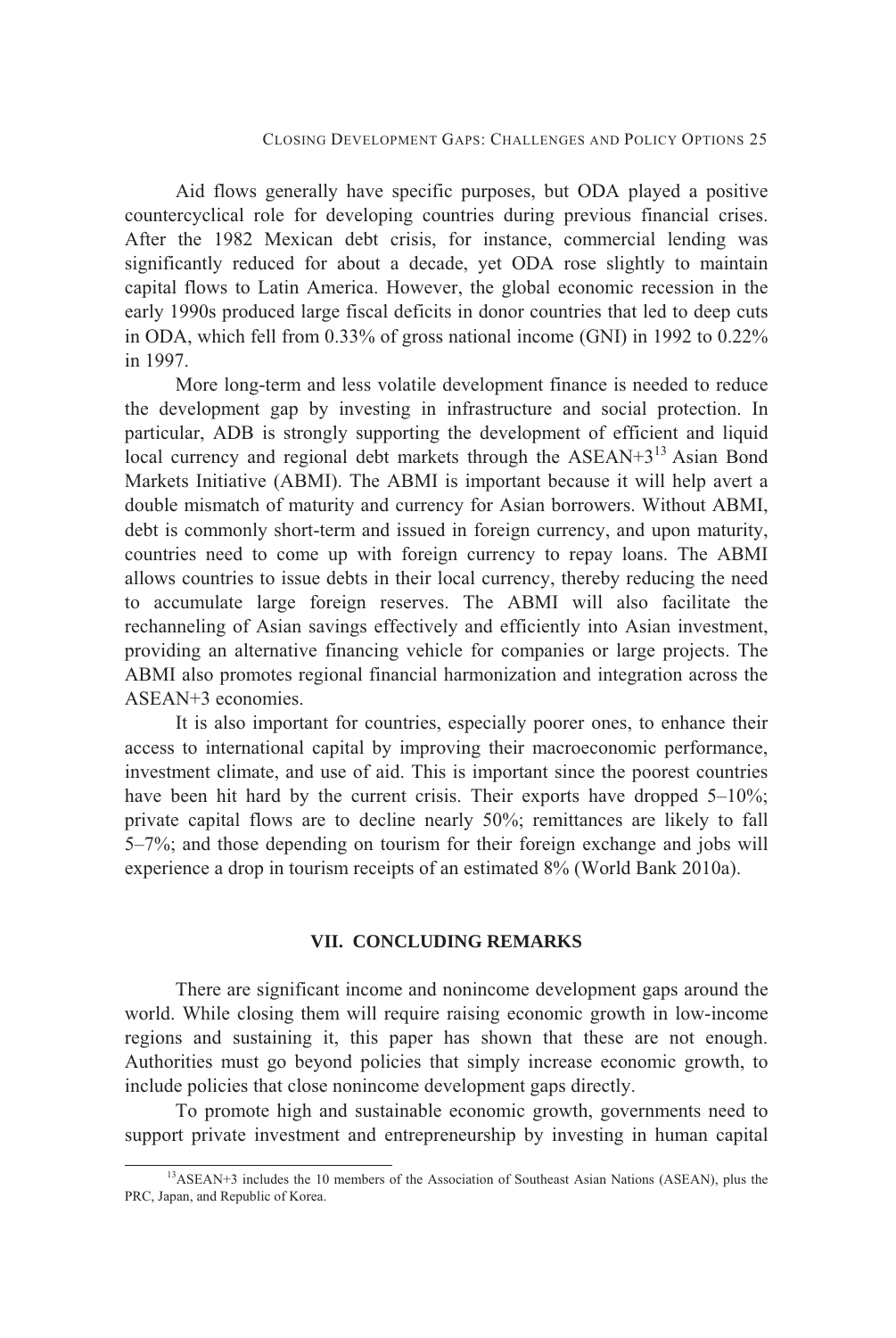and infrastructure; developing the financial sector; improving governance; and eliminating other impediments created by market, institutional, or policy failures.

To close the nonincome development gaps, attention should be on improving access to and quality of health and education services. This can be achieved by better targeting and increasing public spending on social services that directly benefit the poor, and considering innovative delivery mechanisms informed by rigorous evaluation of their effectiveness.

Significantly, recent policy discussions stress that social protection systems have a vital role to play in closing development gaps, in both income and nonincome dimensions. This is especially so in the context of globalization, where external shocks, competition, and restructuring can raise risks and vulnerabilities to livelihoods.

Developing Asia's experience, as in other regions, has shown that external trade and finance—including FDI, remittances, and aid—play a critical role in closing development gaps. Growth in recent years in South–South trade and FDI flows, especially those originating from developing Asia, highlight an important avenue for mutual benefit between and within developing regions. This reemphasizes the imperative of continuing efforts to promote globalization and regional integration.

As the world transits from the crisis to the postcrisis period, the global community needs to address the development issues raised above. Thus the development agenda for the global community must include the following elements.

- (i) Reducing poverty through higher and more inclusive growth.
- (ii) Substantially increasing investment in human capital and infrastructure, including science and technology investment to boost productivity and reduce negative environmental impacts.
- (iii) Diversifying the structure of economies by moving toward promoting activities where value added is greater and productivity growth faster.
- (iv) Creating an environment for growth and development by strengthening governance, economic management, and conflict resolution.
- (v) Maintaining open trade and stable long-term financial flows by strengthening regional and global cooperation.

This paper focused largely on the requirements for inclusive growth. Apart from being inclusive, however, the development agenda must ensure that growth in the postcrisis world is balanced and sustainable. While these two latter topics are not thoroughly discussed here, the publication on *Rebalancing for Sustainable Growth: Asia's Postcrisis Challenge* (ADB-ADBI forthcoming) addresses these issues comprehensively.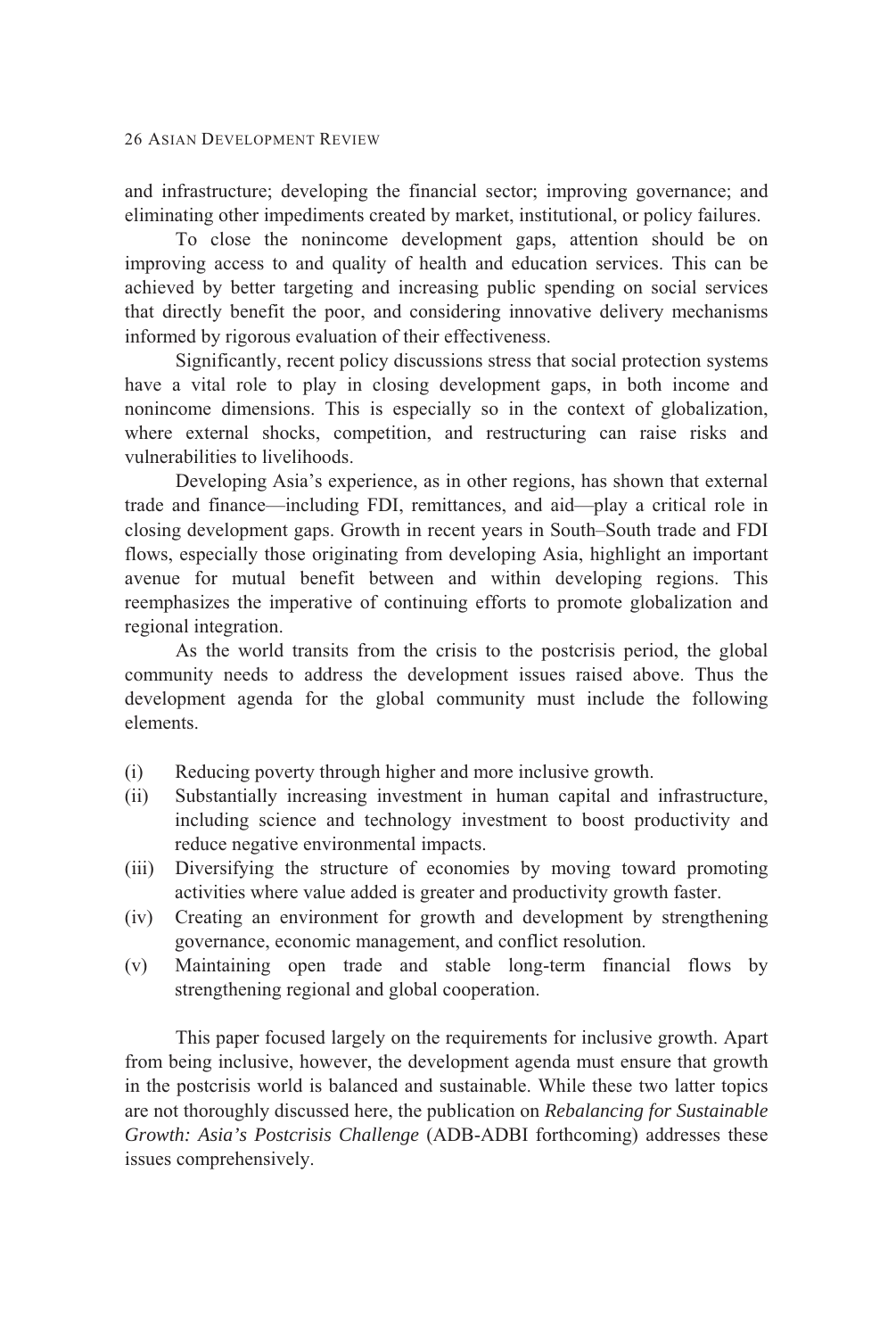#### CLOSING DEVELOPMENT GAPS: CHALLENGES AND POLICY OPTIONS 27

## **REFERENCES**

- Acemoglu, D., S. Johnson, and J. A. Robinson. 2001. "The Colonial Origins of Comparative Development: An Empirical Investigation." *American Economic Review* 91(5):1369–401.
- ADB. 2007. *Philippines: Critical Development Constraints*. Asian Development Bank, Manila. ———. 2008. *Strategy 2020*. Asian Development Bank, Manila.
- ADB-ADBI. Forthcoming. Rebalancing for Sustainable Growth: Asia's Postcrisis Challenge.
- Barro, R., and J. W. Lee. 2010a. Barro-Lee Educational Attainment Dataset. Available: www.barrolee.com/.
- \_\_\_\_\_. 2010b. A New Data Set of Educational Attainment in the World, 1950–2010. NBER Working Paper No. 15902, National Bureau of Economic Research, Cambridge.
- Bloom, D. E., and D. Canning. 2005. Health and Economic Growth: Reconciling the Micro and Macro Evidence. CDDRL Working Paper No. 42, Center on Democracy, Development, and the Rule of Law, Stanford Institute on International Studies, Palo Alto.
- Bracke, T., M. Bussière, M. Fidora, and R. Straub. 2008. A Framework for Assessing Global Imbalances. Occasional Paper Series No. 78, European Central Bank, Frankfurt.
- Calderon, C. A., and L. Serven. 2004. The Effects of Infrastructure Development on Growth and Income Distribution. World Bank Policy Research Working Paper No. 3400, Washington, DC.
- Commission on Growth and Development. 2008. The Growth Report: Strategies for Sustained Growth and Inclusive Development. The World Bank on behalf of the Commission on Growth and Development, Washington, DC.
- Foster, A. D., and M. R. Rosenzweig. 1996. "Technical Change and Human-Capital Returns and Investments: Evidence from the Green Revolution." *American Economic Review* 86(4):931–53.
- Hanushek, E. A., and L. Woessmann. 2008. "The Role of Cognitive Skills in Economic Development." *Journal of Economic Literature* 46(3):607–88.
- Honohan, P. 2004. "Financial Development, Growth and Poverty: How Close Are the Links?" In E. C. Goodhard, ed., *Financial Development and Economic Growth: Explaining the Links*. London: Palgrave.
- Ianchovichina, E., and S. Lundstrom. 2009. "What is Inclusive Growth?" A note requested by donors supporting the Diagnostic Facility for Shared Growth. Available: siteresources.worldbank.org/INTDEBTDEPT/Resources/

468980-1218567884549/WhatIsInclusiveGrowth20081230.pdf.

- IMF. 2006. *World Economic Outlook*. International Monetary Fund, Washington, DC.
- Jamison, E. A., D. T. Jamison, and E. A. Hanushek. 2006. The Effects of Education Quality on Income Growth and Mortality Decline. NBER Working Paper No. 12652, National Bureau of Economic Research, Cambridge.
- Kakwani, N. 1993. "Performance in Living Standards: An International Comparison." *Journal of Development Economics* 41:307–36.
- Kaufmann, D., D. Kraay, and M. Mastruzzi. 2009. "Governance Matters 2009: Learning from over a Decade of the Worldwide Governance Indicators." The Brookings Institution, Washington, DC. Available: http://www.brookings.edu/opinions/2009.
- King, R. G., and R. Levine. 1993a. "Finance and Growth: Schumpeter Might be Right." *The Quarterly Journal of Economics* 108(3):717–37.
	- \_\_\_\_\_. 1993b. "Finance, Entrepreneurship and Growth: Theory and Evidence." *Journal of Monetary Economics* 32(3):513–42.